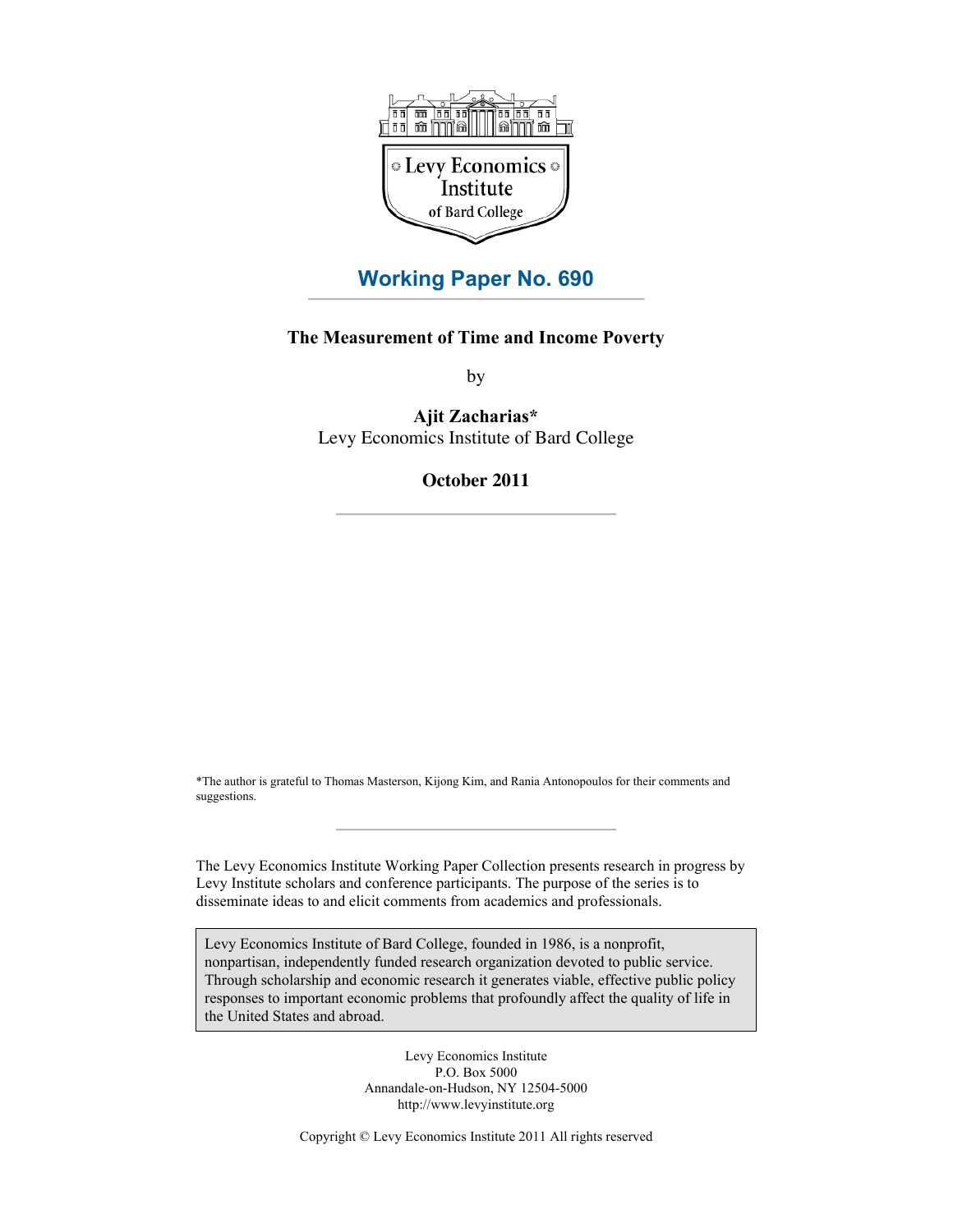# **ABSTRACT**

Official poverty thresholds are based on the implicit assumption that the household with poverty-level income possesses sufficient time for household production to enable it to reproduce itself as a unit. Several authors have questioned the validity of the assumption and explored alternative methods to account for time deficits in the measurement of poverty. I critically review the alternative approaches within a unified framework to highlight the commonalities and relative merits of individual approaches. I also propose a two-dimensional, time-income poverty measure that accounts for intrahousehold disparities in the division of household labor and briefly discuss its uses in thinking about antipoverty policies.

**Keywords**: Time Poverty; Household Production; Gender Disparities

**JEL Classifications**: B54, I32, J16, J22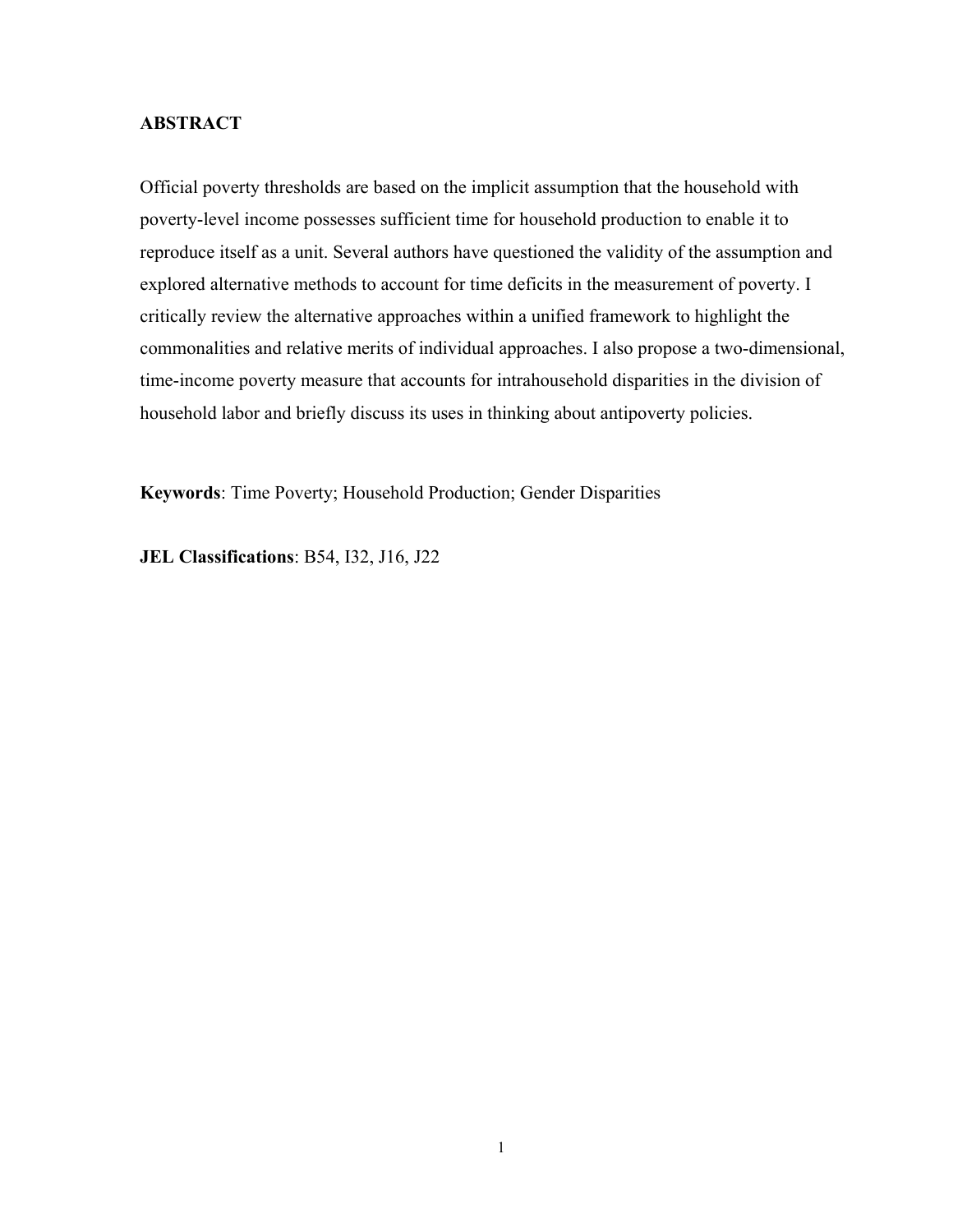## **INTRODUCTION**

The purpose of this paper is to represent the major existing approaches to time and income poverty within a unified framework. As will be obvious, this purpose has compromised certain subtle aspects of the various approaches. However, my hope is that the framework captures the essential aspects of the different contributions. I also propose a modification to the standard time-income poverty measure to account for intrahousehold disparities.

# A TWO-DIMENSIONAL MEASURE OF POVERTY

I choose the week as the unit of time so that the total number of hours is fixed at  $168 (=24 \times 7)$ . I also restrict my attention to a household with a single worker so as to avoid, for now, dealing with the intrahousehold allocation of time. I begin by defining the time available to the household (A) for income-generation and "leisure"<sup>2</sup>, after setting aside: (a) the minimum required amount of time for personal care  $(\overline{C})$ , (b) the minimum required amount of nonsubstitutable time for household production  $(\overline{D})$ , and (c) the amount of essential substitutable household production time  $(\overline{R})$  required to subsist at the poverty-level of income. Substitutable time represents the time that can be replaced by the purchase of market substitutes by the household.

$$
A = 168 - \overline{C} - \overline{D} - \overline{R}
$$
 (1)

The symbols on the right hand side of the equation are adorned with the bar  $(-)$  because they represent the "norms" for the group that the household belongs to rather than the actual observed values for the household. They are the time allocation parameters for the household which, in principle, are similar to the parameters (such as minimum expenditures on food and nonfood items) used in the construction of income/consumption poverty measures.

Time deficit or surplus  $(X)$  is defined as the excess or deficiency of hours of incomegenerating activity  $(L)$  in relation to available time:

<sup>&</sup>lt;sup>1</sup> Income-generating activities can involve working for wage and own-account work.

 $2$  We put the term leisure in quotes here because it is used here as a catch-all for the time available for all activities other than income-generation, household production, and personal care. Such activities can include, in addition to "pure leisure," learning, community activities, political/social activism, etc.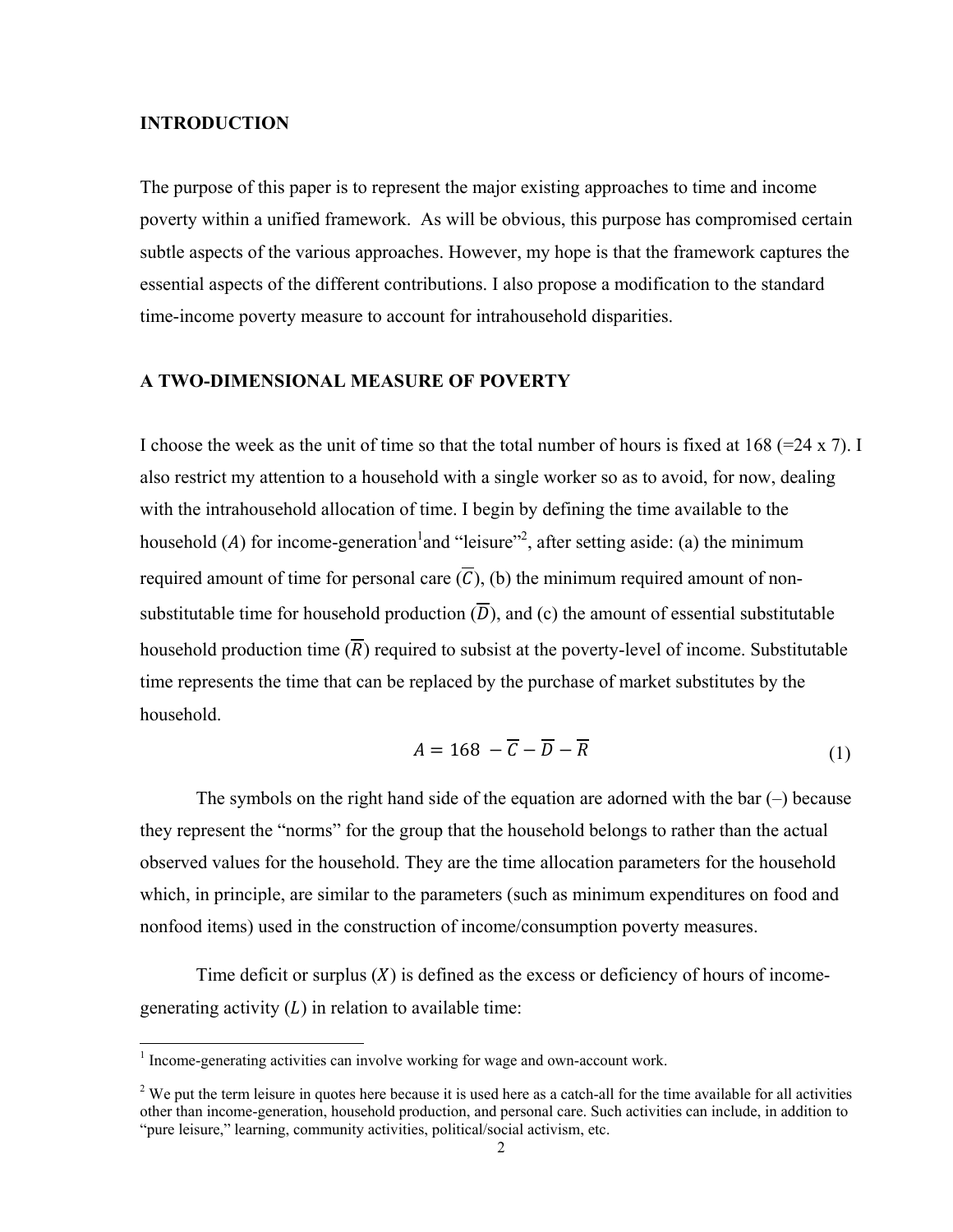$$
X = A - L \tag{2}
$$

The Vickery modification to the standard income-poverty threshold is based on the notion that the time deficit represents an uncompensated loss in necessary household production for employed individuals (Vickery 1977). The time deficit is valued using the unit price  $(p)$  of market substitutes for household production. Denoting the standard poverty threshold for the household as  $\tilde{y}$  and the Vickery threshold as  $y^{\circ}$ , I can write:

$$
y^o = \tilde{y} - \min(0, X)p \tag{3}
$$

To attain the poverty-level of consumption, the household has to combine a certain amount of money with a certain amount of time spent on household production. Consider two households that are identical in all respects,  $A$  and  $B$ , who also happen to have an identical amount of money income. Suppose that one household, A, does not have enough time available to devote to the necessary amount of household production while the other household, B, has the necessary available time. To treat the two households as equally income-poor or nonpoor would be inequitable toward  $B$ . The latter's money income (or its poverty threshold) will have to be adjusted by an amount that represents the replacement cost of the foregone household production associated with its time deficit.

The standard and Vickery poverty thresholds coincide if the household has no time deficit. The two-dimensional poverty measure states that the household is poor if its income, denoted as y is less than the Vickery threshold  $y^{\circ}$  or if the household has a time deficit. That is,

$$
y < y^0 \quad \text{or} \quad X < 0 \tag{4}
$$

#### **FULL-TIME WORK**

Vickery (1977) chose to evaluate poverty under the hypothetical scenario where all individuals could work full-time and income consisted only of wage income. That is,

$$
L = L^f \tag{5}
$$

where  $L^f$  indicates hours of full-time work. The time deficit associated with full-time work is: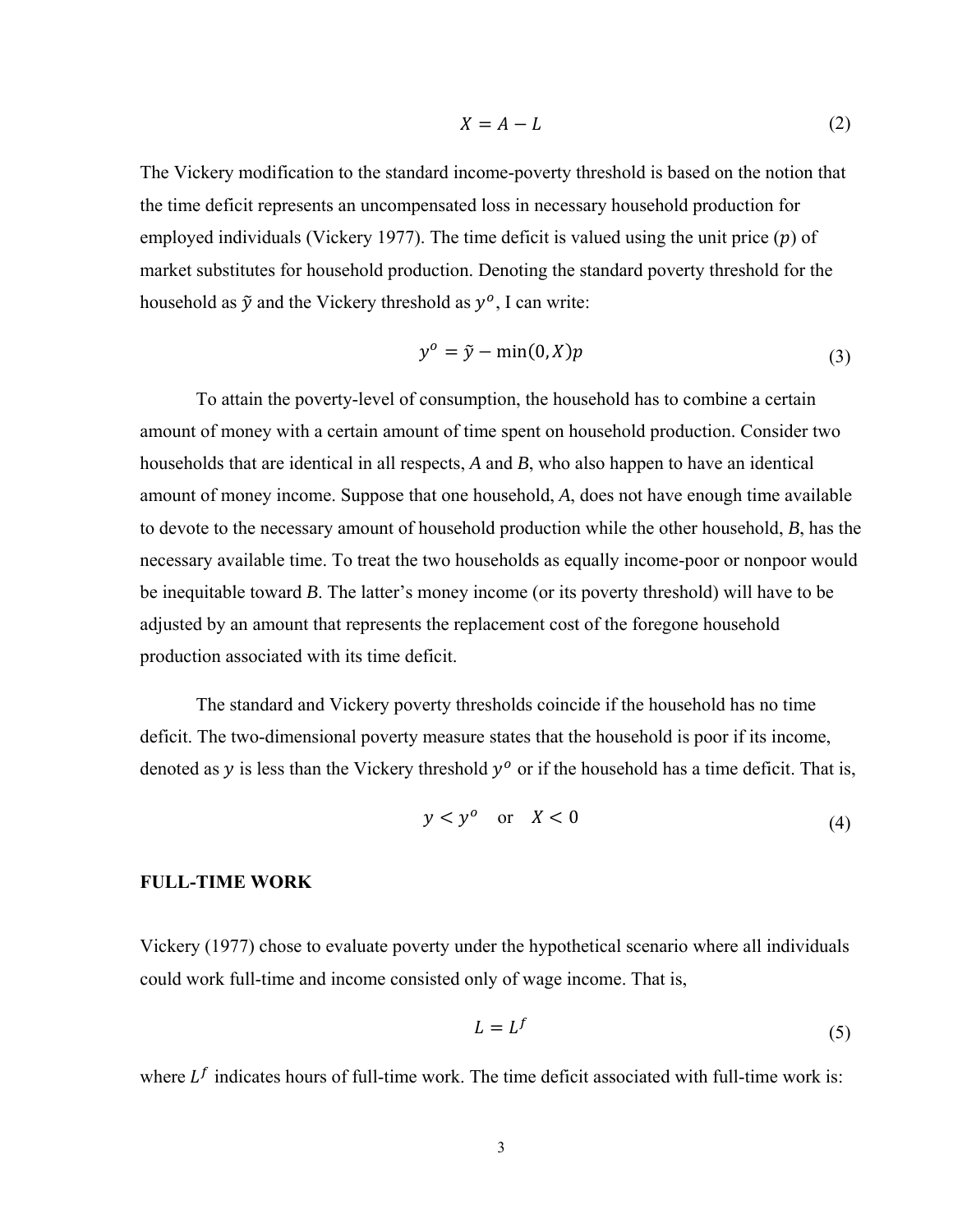$$
X = X^f = A - L^f \tag{6}
$$

The equation for income is:

$$
y = y^f = wL^f \tag{7}
$$

where the superscript f indicates full-time work and w the hourly wage rate.<sup>3</sup> Under these assumptions, the household is poor if

$$
y^f < y^o \quad \text{or} \quad X^f < 0 \tag{8}
$$

An advantage of the framework is that it helps identify individuals who would be poor even if they could work full-time.

## **ACTUAL WORKING TIME AND ACTUAL INCOME**

Harvey and Mukhopadhyay (2007) evaluated poverty under the actually observed working time and income. That is,

$$
L = L^a \tag{9}
$$

where  $L^a$  indicates actual hours of employment. The associated time deficit is:

$$
X = X^a = A - L^a \tag{10}
$$

The equation for income is simply:

$$
y = y^a \tag{11}
$$

where the superscript  $\alpha$  indicates the actual value. Under these assumptions, the household is poor if

$$
y^a < y^o \quad \text{or} \quad X^a < 0 \tag{12}
$$

<sup>&</sup>lt;sup>3</sup> We leave aside here questions related to the determination of the wage rate associated with full-time work for those who are currently working and not working.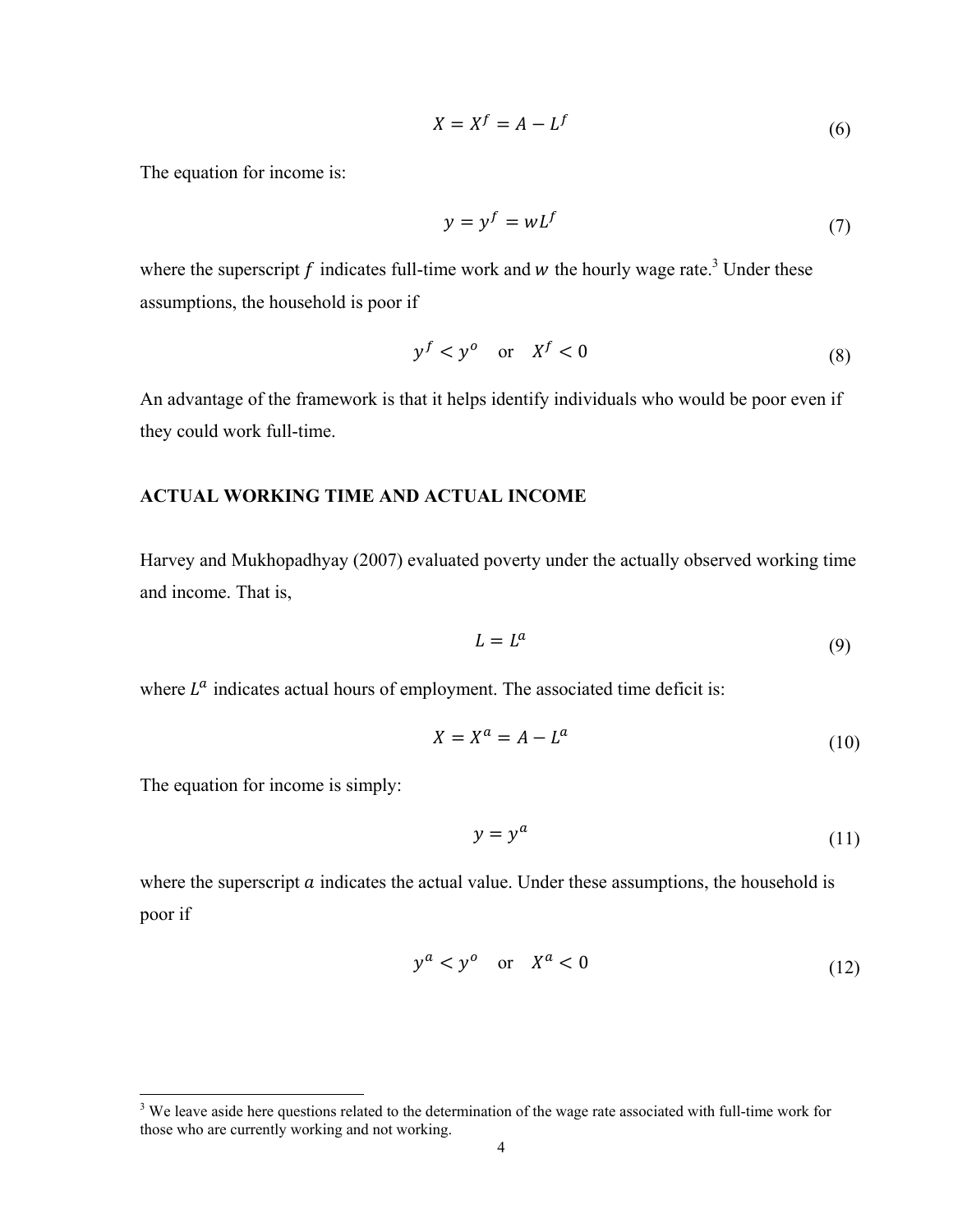## **VICKERY AND HM: A COMPARISON**

Suppose that the point labeled *Z* in the figure represents the observed situation of the household. The Harvey and Mukhopadhyay (HM) method will tell us that the household is income-poor according to the standard income threshold (*Y0*) and time-nonpoor because their actual hours of employment are less than their available time (*A*). The Vickery method would show, on the basis of the assumed wage rate, that the household would be at point *D* if it was employed fulltime (*Lf*)—a situation in which they are time-poor, but income non-poor according to the standard income threshold. However, their income poverty status according to the Vickery threshold (see equation (3)) depends on the replacement cost of household production relative to their wage. If the replacement cost is higher than the wage then they would be income-poor. This situation can be seen by comparing the line segments *CD1* (representing the Vickery threshold) and *CD*. The household cannot work itself out of poverty because the additional income that it earns by working an additional hour beyond *A* is less than the replacement cost of the foregone amount of household production. Comparison of the line segments *CD2* (representing the Vickery threshold) and *CD* shows the opposite situation, where the replacement cost is lower than the wage.



**Figure 1 Time and income poverty with actual and full-time hours of employment**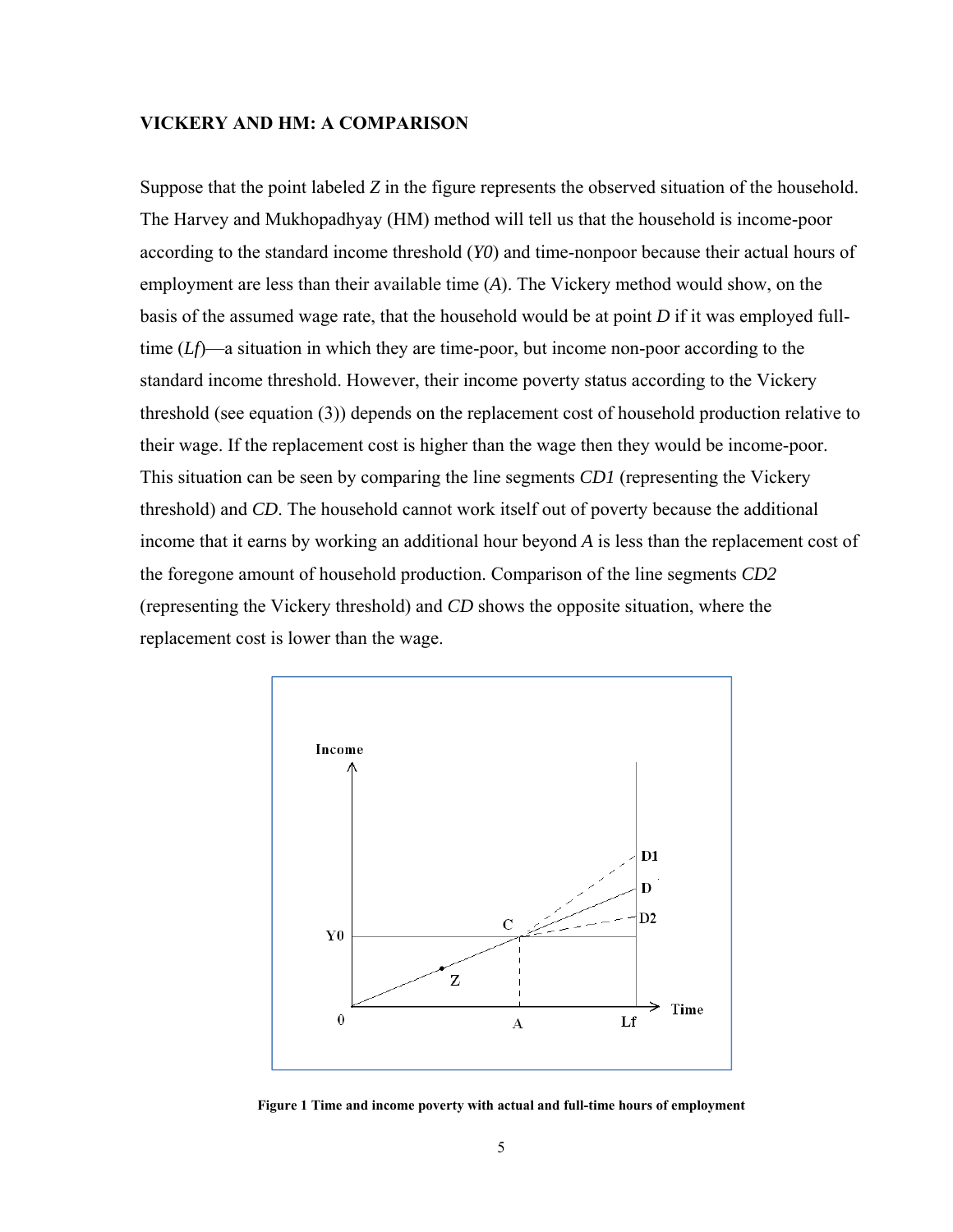#### **POTENTIAL TIME DEFICIT/SURPLUS WITH NO INCOME-DEFICIT**

There exist a large number of studies that measure and discuss the "time-crunch" phenomenon. In an influential contribution, Goodin et al. (2005) argued that most of that literature is somewhat misguided because it fails to compare the actual amounts of time spent by individuals on unpaid work, paid work, and personal care against their respective thresholds. I interpret the thresholds specified above (see equation (1)) as representing, at least in spirit, the thresholds for personal care and household production postulated by Goodin et al. Analogously, they define the amount of necessary time in employment as "putting in enough paid hours to get your income up to the poverty-level"(p.50). That is,

$$
L = L' = \tilde{y}/w \tag{13}
$$

where  $L'$  indicates the hours of employment required to earn the poverty-level of income.<sup>4</sup> The associated time deficit, which corresponds to the Goodin et al definition of "discretionary time," is:

$$
X = X' = A - L'
$$
\n<sup>(14)</sup>

Income is, by assumption, set equal to the standard poverty threshold:

$$
y = \tilde{y} \tag{15}
$$

The household is considered time-poor or under time-crunch if

l

$$
X' < 0 \tag{16}
$$

Unlike the earlier two scenarios, this approach does not yield a two-dimensional measure. Instead, what emerges from the analysis is a time-poverty measure that seeks to adjust for differential wage rates. $5$ 

<sup>&</sup>lt;sup>4</sup> Goodin et al. estimated a regression equation for the wage, conditional on the hours of employment and demographics, to account for the potential dependence of wage on the hours of employment. The threshold values for the wage and hours of employment were determined using an iterative procedure.

 $<sup>5</sup>$  Goodin et al. defined discretionary time as the residual left after subtracting the necessary time for paid work,</sup> personal care, and household production. Poverty in discretionary time was defined in purely relative terms.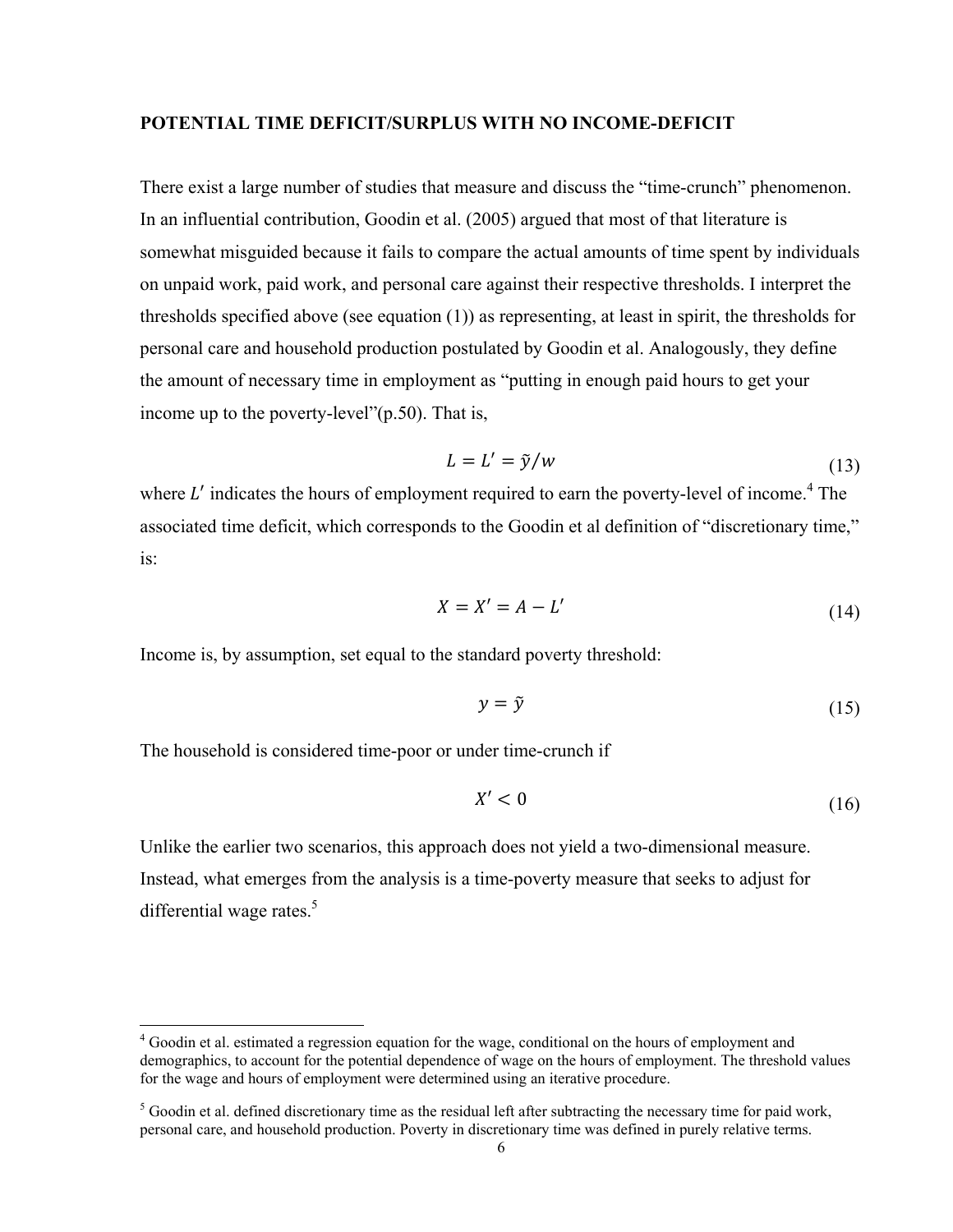#### POTENTIAL INCOME WITH NO TIME DEFICIT

Instead of asking what the amount of discretionary time would be if the household's hours of employment were just enough hours to earn the poverty-level of income, one could ask what the amount of income would be if the household with a time deficit cut back its hours of employment to eliminate such deficit. If the household has no time deficit, then its income would be calculated using its actual hours of employment. Thus, the hours of employment are given by:

$$
L = L^{\prime\prime} \begin{cases} = A, & \text{if } X^a < 0 \\ = L^a, & \text{if } X^a \ge 0 \end{cases} \tag{17}
$$

The associated (labor) income is:

$$
y = y'' = wL'' \tag{18}
$$

The household is considered time-poor if

$$
y'' < \tilde{y} \quad \text{and} \quad X^a < 0 \tag{19}
$$

This definition of time-poverty captures the spirit of the notion of Bardasi and Wodon (BW) that the time-poor are those with a time deficit and "belong to households that are poor or would be poor if individuals were to reduce their working hours up to the time-poverty line" (Bardasi and Wodon 2009, p.7).<sup>6</sup>

## **GOODIN ET AL. AND BW: A COMPARISON**

In Figure 2 below, suppose that the actual situation of the household is at point  $M$ . The hours of employment, L, exceed the available time A and hence the household is time-poor. However, their income at that level of employment is above the standard poverty line, and hence the household is income-nonpoor. The Goodin et al. approach involves a thought experiment in which we find the hours of employment that is just enough to earn a poverty-level of income: point M1 in the figure represents such a situation for the household, accompanied by a time deficit (negative "discretionary time"). In contrast, the BW approach calculates the hypothetical level of income consistent without any time deficit and compares it against the income-poverty

 $6$  Bardasi and Wodon defined (unadjusted) time-poverty in terms of total, i.e., the sum of paid and unpaid work time. The definition that I discuss is a version of this definition, focusing only on paid work.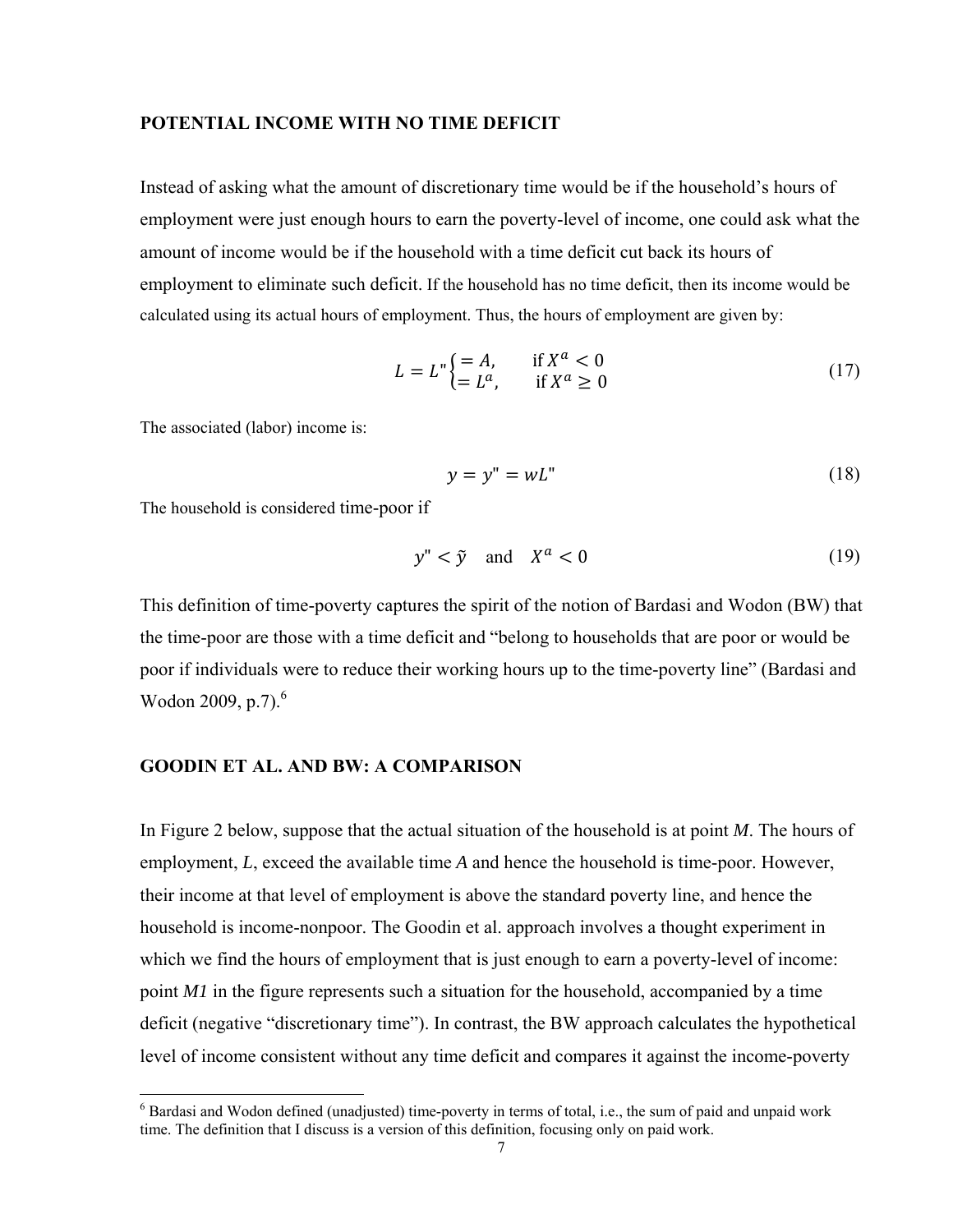threshold. The point *M2* represents such a situation, where the household has reduced its hours of employment from *L* to *A*. However, such a reduction makes it income-poor, thus making it time-poor as per the BW definition (see equation (19)).



**Figure 2 Discretionary time and income-poverty** 

To illustrate the role of the wage in determining the outcomes under both approaches, I have also shown the scenario under a higher wage rate. Compared to the actual situation, now assumed to be represented by the point *N*, the Goodin et al. method would indicate that the household could reduce its hours of employment (point *N1*) and avail a positive amount of discretionary time, while the BW approach would, by comparing points *N2* and *N*, conclude that the household is not time-poor.

The figure also illustrates the similarity between the two approaches. The "critical" wage in both is the wage that would allow the household to earn the poverty-level income by being employed for just the time available (*A*). Geometrically, the critical wage is represented by the slope of the line that passes through the intersection of *A* and *Y*0 (income-poverty threshold). The household that is time-poor according to the HM definition would be considered time-poor (nonpoor) by BW and Goodin if the wage faced by the household is lower (higher) than the critical wage.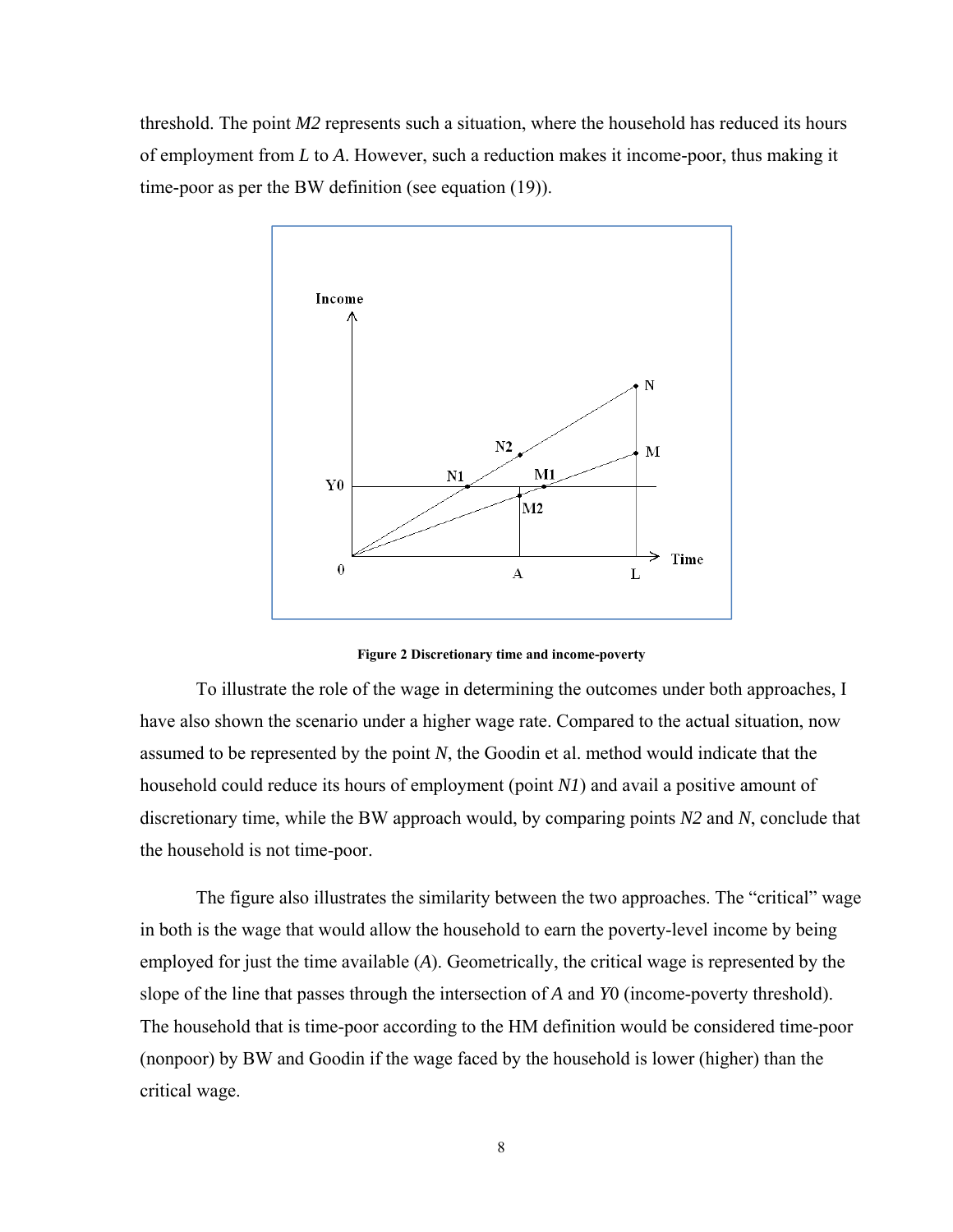# **POTENTIAL FREE TIME AND INCOME**

Tania Burchardt (2009) modified the standard time deficit equation that I have used so far by incorporating the consideration that households with sufficient income can replace the necessary amount of household production associated with  $R$  (see equation (1)) with market substitutes, irrespective of whether they have a time deficit, thus enhancing the amount of free time that they can obtain.<sup>7</sup> A fuller treatment of Burchardt's approach can be found in the Appendix. Denoting the amount of time replaced by market substitutes as  $B$ , free time  $S$  can be written as:

$$
S = X + B = A - L + B \tag{20}
$$

The amount of time that can be replaced cannot, obviously, exceed *. It also makes sense to* assume that the expenses of replacement are incurred after meeting the poverty-level consumption needs. Hence:

$$
B\begin{cases} = \min(R, (y - \tilde{y})/p) & \text{if } y \ge \tilde{y} \\ = 0 & \text{if } y < \tilde{y} \end{cases}
$$
(21)

Income available to the household is expressed net of the replacement cost of household production:

$$
y' < y - p \tag{22}
$$

The associated two-dimensional poverty measure would consider the household as poor if the income net of the replacement cost of household production is below the standard income threshold or if the free time is negative:

$$
y' < \tilde{y} \quad \text{or} \quad S = 0 \tag{23}
$$

Alternatively, a composite index that may be called the "time-income capability index"  $(TI)$ could be defined: $8$ 

l

 $<sup>7</sup>$  Burchardt also included the possibility of help from outside of the household and government-provided help,</sup> issues that we consider later.

 $8$  Burchardt took into account the potential of being employed for alternative number of hours (i.e., alternative values of *L*) and replacing different amounts of household production (alternative values of *B*) in defining the index. I am presenting a simpler version of her approach that facilitates a straightforward comparison with the other approaches.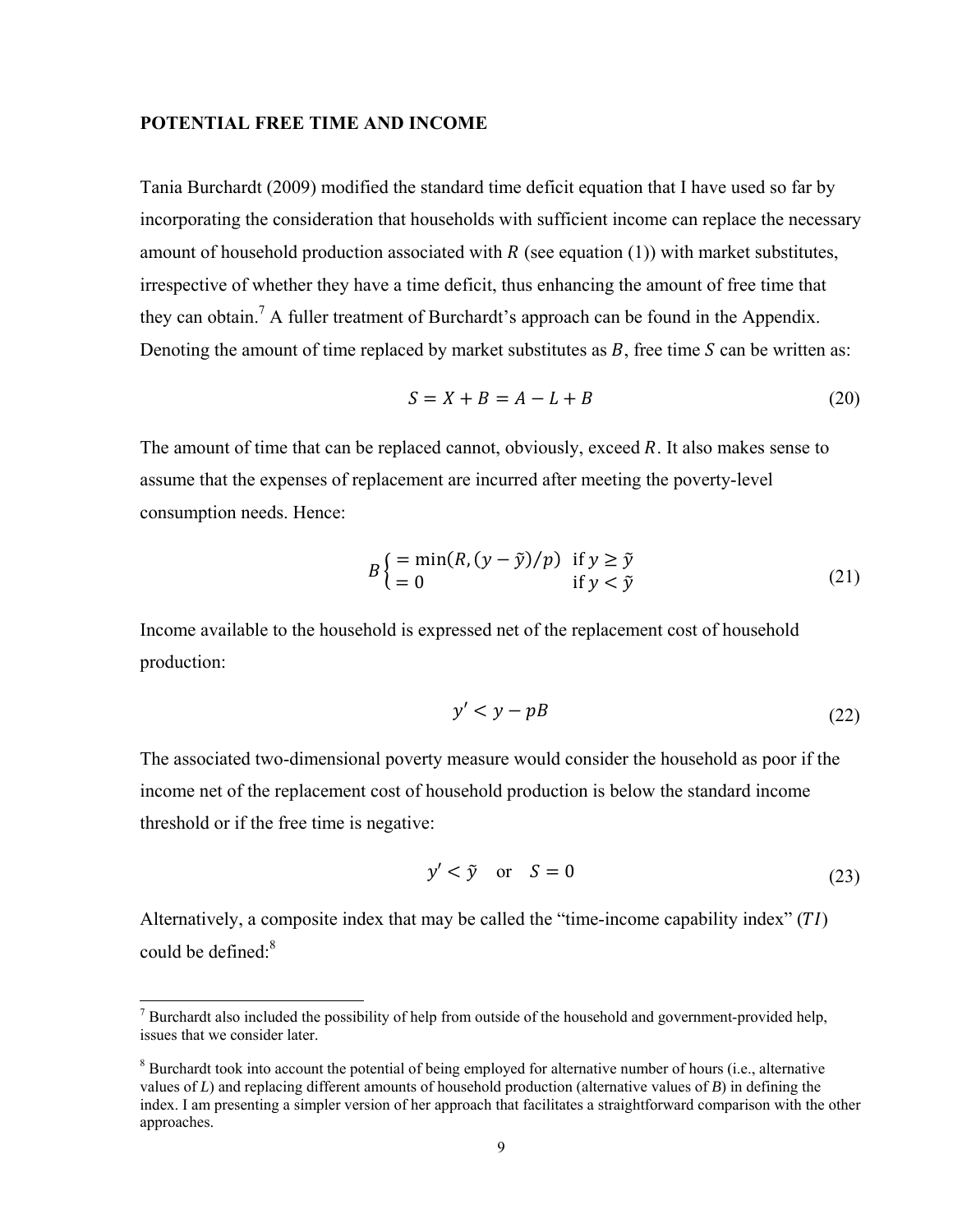$$
TI = f(y', S) \tag{24}
$$

The contrast between this approach and that of BW and Goodin et al. can be seen by considering the situation when the household is time-poor but income-nonpoor. Both BW and Goodin would consider the household as time-poor only if its potential income from working available hours  $(A)$  falls below the standard income threshold. My adaptation of the Burchardt approach would consider the same household as time-poor only if its current income does not allow the household to "buy out" the time deficit without falling into income-poverty. The replacement cost of household production plays no role in the analysis of BW and Goodin et al; the time-poverty status of the household depends only on its wage rate. Burchardt's approach, as in the earlier Vickery and HM approaches, conceptualizes the time-poverty (and incomepoverty) status as dependent on the household's income (wage rate) and the replacement cost of household production.

The relationship between income (wage rate) and replacement cost is illustrated in Figure 3. Suppose that the actually observed situation of the household is that of time-poverty, the extent of which is indicated by the distance on the horizontal axis between 0 and *X*. Hypothetical income levels associated with that extent of time-poverty are shown by the points labeled *Y1*, *Y2*, and *Y3* where the higher income levels are assumed to result from higher wage rates.<sup>9</sup> All income levels shown are above the standard income-poverty threshold, indicated by the line *Y*0*Y*0, but the lowest income level is below the Vickery threshold indicated by the line *Y'*0*Y'*0. The distance between the two thresholds is the monetized value of the time deficit,  $|pX|$ .

l

<sup>&</sup>lt;sup>9</sup> We are assuming here a positive and monotonic relationship between the wage rate and income.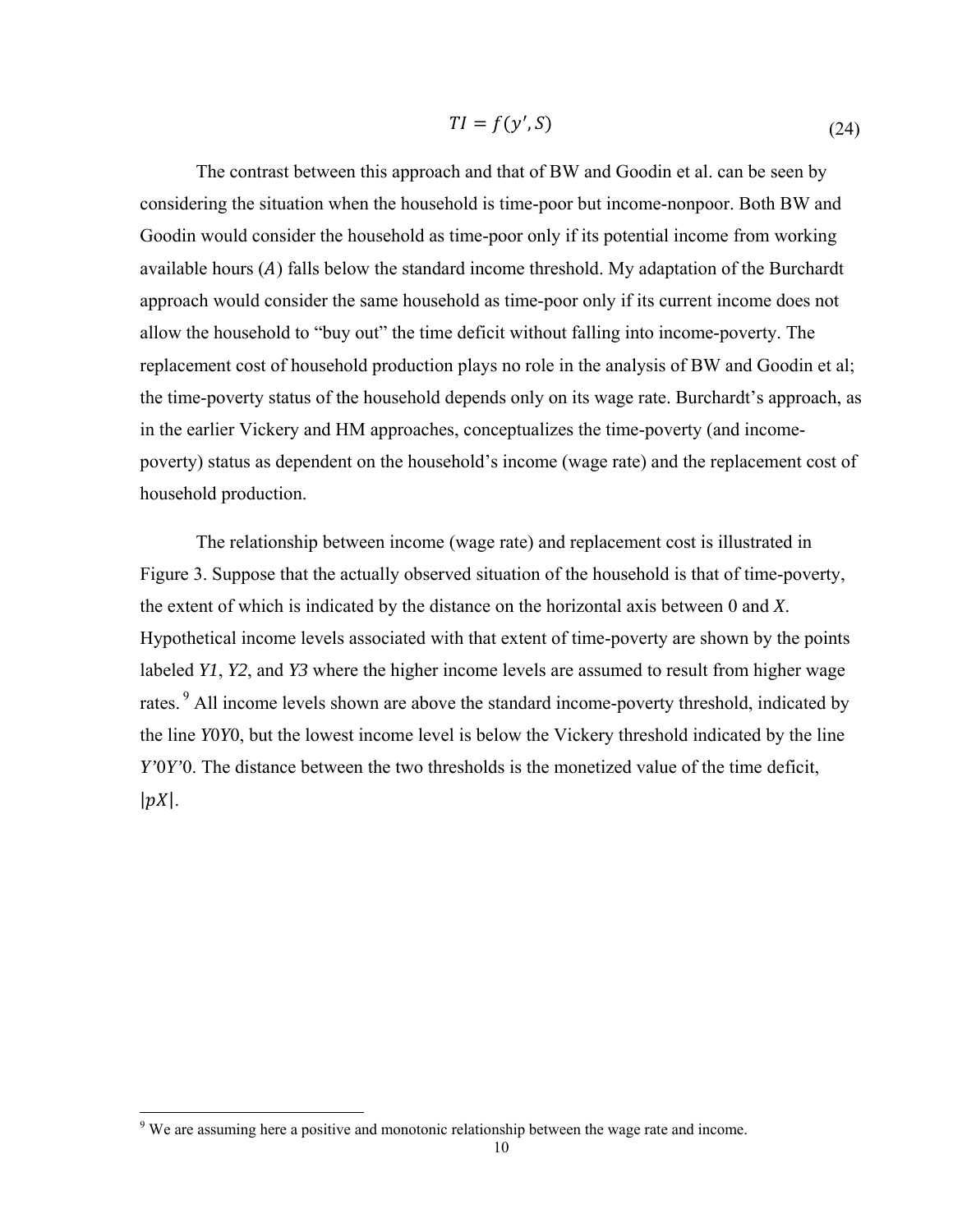

**Figure 3 Potential free time and income** 

At the lowest level of income (wage rate), the maximum amount of time deficit that can be "bought off" by the household without falling below the standard income-poverty threshold would still leave it in a situation of time-poverty. Instead, if the household were to have the intermediate level of income (wage rate) then it would, according to the logic of equations (19)−(21), end up in the situation labeled (*Y'2*) with the poverty-level of income and some amount of free-time. The highest level of income (wage rate) shown in the figure would allow the household to enjoy the maximum free time possible (*R*) and a higher-than poverty level of income, as represented by point (*Y'3*).

# **INTRAHOUSEHOLD DISPARATIES**

The discussion so far has been confined to the household consisting of a single person (or, more precisely, a single employable individual). Admittedly, the concept of poverty becomes more complicated in a multi-person household, especially because there are well-entrenched social and economic inequalities between the persons. Both theoretical and practical difficulties are introduced by these considerations for the measurement of income-poverty. They revolve around the definitions of the income available to the person and the person's ability to attain the poverty-level of consumption. A household is, by definition, a unit in which there is pooling of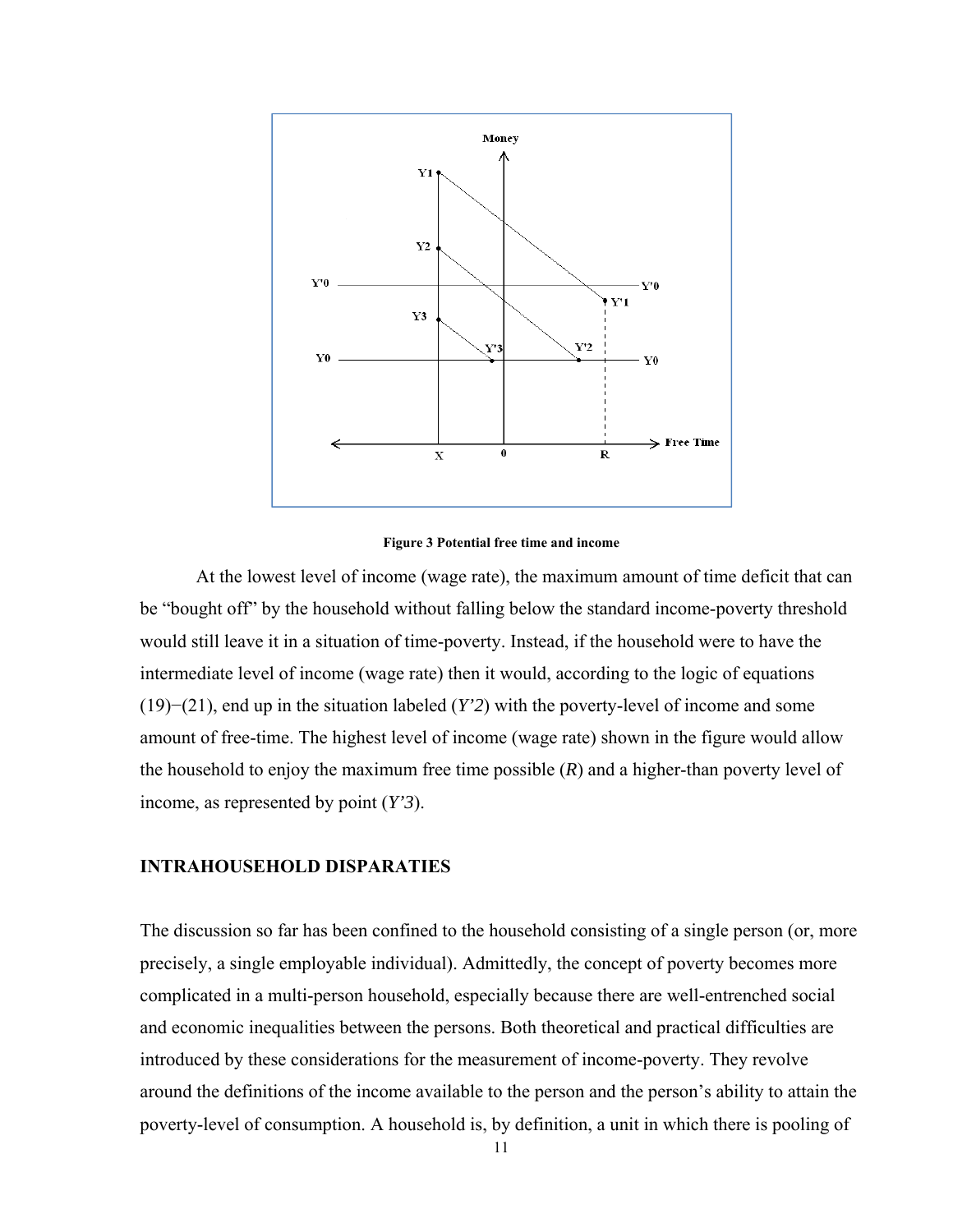income and sharing of consumption among its members, though the degrees of pooling and sharing are hard to determine unambiguously.<sup>10</sup> It is difficult to justify, in principle, why we would consider a single woman with an annual income of \$20,000 to be richer than a married, nonworking wife with zero personal income, but a household income of \$100,000. On the other hand, the wives in two married couple households with a poverty-level of income may not be equally nonpoor if the wife in one household is systematically discriminated in terms of consumption. The inability to categorically define the income and consumption available to each person in a household has, for better or worse, favored the choice of the household or family as the unit of analysis in the measurement of income-poverty.

Curiously, Vickery (and, later Douthitt (2000) and HM) accepted the household as the unit of analysis in the development of the two-dimensional measure of poverty. The type of difficulties that prevented the choice of the person as the unit of analysis in the measurement of income-poverty does not apply in the measurement of time-poverty. Unlike income or consumption, the individuals in the household cannot pool or share their time. It is perfectly feasible to choose the household as the unit of analysis in the income-dimension and the individual as the unit of analysis in the time-dimension. The two-dimensional poverty measure constructed in such a manner can be presented in terms of individuals and households.<sup>11</sup>

Interhousehold comparisons of time-poverty that does not take into account the intrahousehold disparities in the division of domestic labor and paid labor can be fundamentally inequitable toward the individuals in the households. The equity argument here is identical to how the neglect of intrahousehold inequality in consumption or income biases the measurement of poverty. Consider two households that are identical in all respects, *A* and *B*, who also happen to possess the same amount of money income and the same amount of available time. The household *A* is "egalitarian" in the sense that the division of domestic labor and paid labor among its members does not result in time deficit for any of its members. On the other hand, the household *B* is non-egalitarian and at least one of its members ends up with a time deficit,

 $\overline{\phantom{a}}$ 

 $10$  A voluminous body of work exists on this topic. For a recent overview and references, see Quisumbing (2004), Chapter 1 and Part 1.

 $11$  A generally accepted definition of the unit of analysis is the group of "people whose economic resources are to be pooled in determining poverty status" (Citro and Michael 1995). The report just cited also makes the distinction between the unit of analysis and the unit of presentation. The latter refers to the unit in terms of which poverty statistics can be presented. Thus, though the unit of analysis in poverty measurement may be the household, poverty rates can be presented for different groups of people such as children.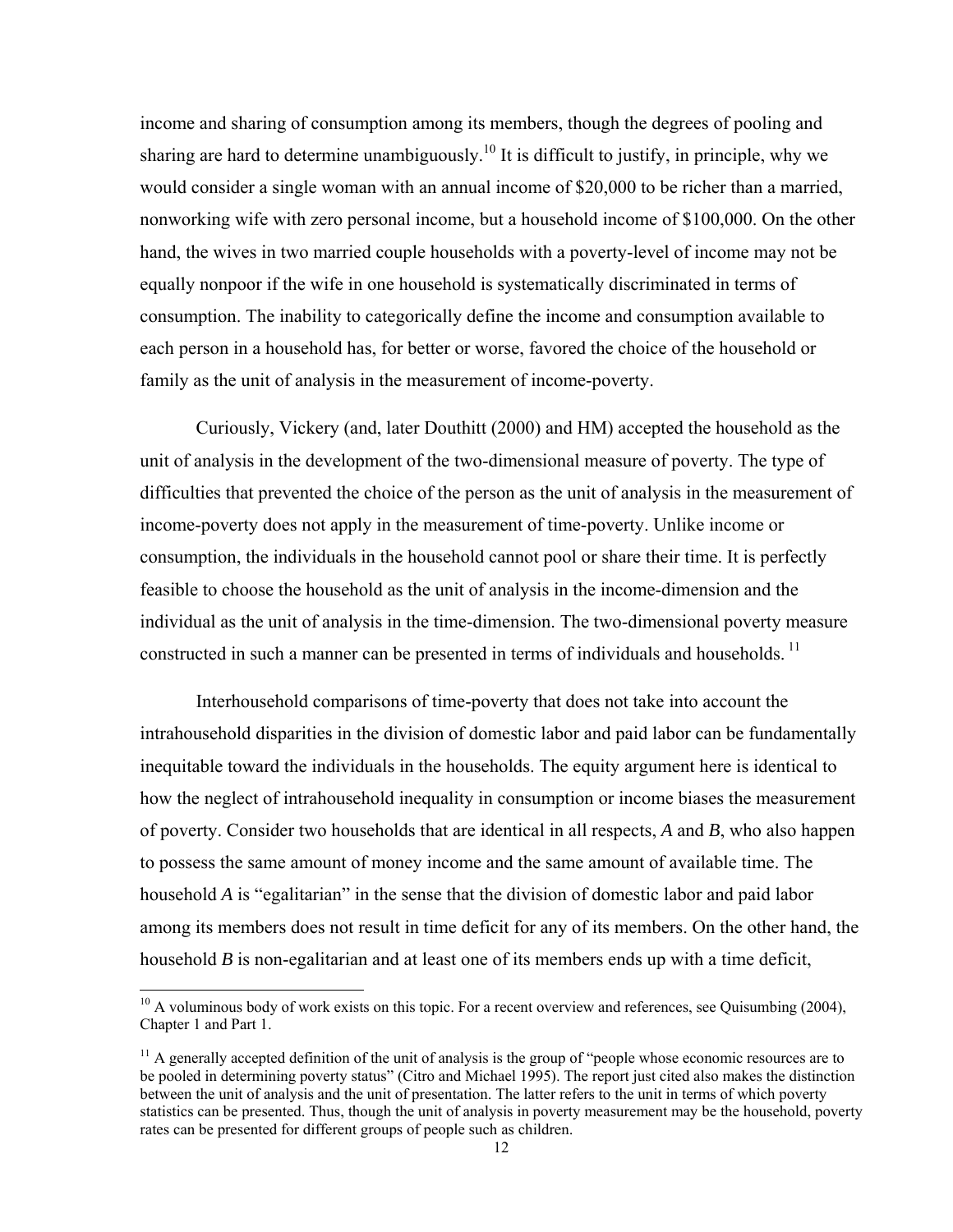defined as the amount by which their hours of employment exceed the time that they have available. Defining the two households as equally time-nonpoor is inequitable toward the individuals in household *B* who actually face the time deficit.

The adoption of the household as the unit of measurement in the Vickery-type measure obfuscates the disparities in the division of available time among the members of the household. Consider the situation depicted in Figure 5 for a household that is on the time-poverty threshold according to the household-level definition, i.e., their available hours is exactly equal to the hours of employment  $(L = A)$ . The household is assumed to consist of two employable adults, a man and a woman. The hours of employment and income for each of them and for the household as a whole are shown by the distinct markers in the time-income space.<sup>12</sup> The hours available to the woman (*A*1) is less than her hours of employment (*L*1) and she is therefore timepoor according to the individual-level definition of time-poverty. On the other hand, the man is employed for an amount of time (*L*2) that does not exceed the time available to him (*A*2) and is therefore time-nonpoor.



**Figure 4 Time-nonpoor household with a time-poor woman** 

An example could be constructed for the household depicted in Figure 5 to show the case of "the time-nonpoor household with a time-poor man." In this case, perfect equality in the division of available time is assumed, but the hours of employment for the man are supposed to

l

<sup>&</sup>lt;sup>12</sup> As before, we are assuming that wages are the only source of income.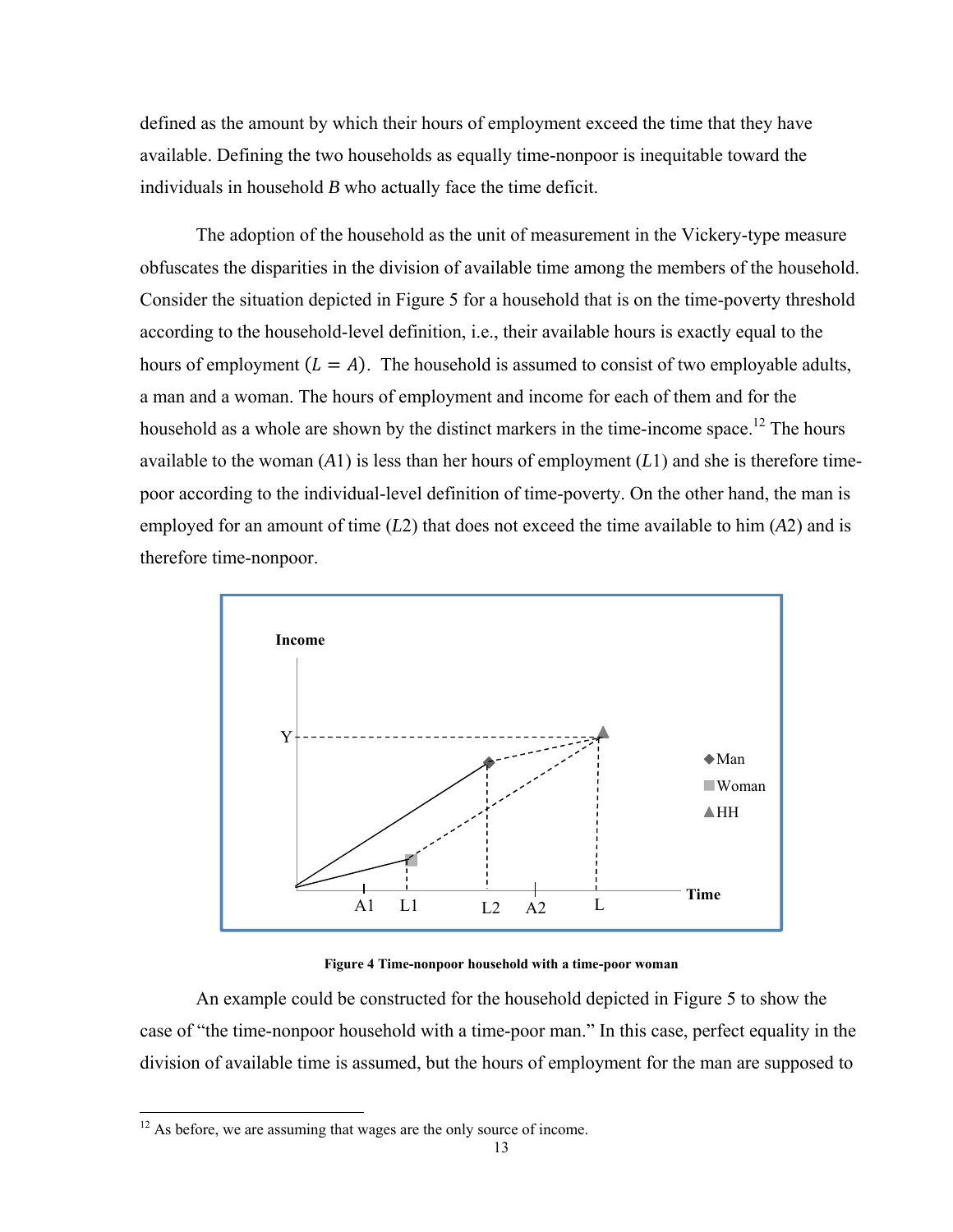exceed the time available to him. Such a situation can be visualized using Figure 5, by switching the positions of (*A*1) and (*A*2) on the horizontal axis and making the necessary revisions to the coordinates of the parallelogram. Both examples illustrate the problem with the household-level measure of time deficit constructed according to the Vickery approach: It can hide the time deficits faced by individuals because it fails to take into account the intrahousehold disparities in the division of domestic and paid labor.

The shift from the household to the individual as the unit of analysis in the measurement of time-poverty necessitates a change in the Vickery definition of time poverty. Instead of designating the household as time-poor if its hours of employment exceed the available time, we should designate the household as time-poor if the hours of employment exceed the available time for at least one of its members. The modified definition can be stated formally with minor modifications to equations (1) and (2). As before, I consider the minimum required time for household production  $(\overline{D})$  and time for household production required for subsistence at the poverty-level of income  $(\overline{R})$  as household-level parameters. I also assume that the minimum time required for personal care  $(\overline{C})$  is the same for all employable adults. The time available to adult  $i$  in the household is:

$$
A_i = 168 - \overline{C} - \alpha_i \overline{D} - \gamma_i \overline{R}
$$
 (25)

where the parameters  $\alpha$  and  $\gamma$  indicate the shares of the individual in, respectively, the minimum required time for household production and time for household production required for subsistence at the poverty-level of income. Time deficit or surplus for the individual is given by:

$$
X_i = A_i - L_i \tag{26}
$$

where  $L_i$  indicates the individual's hours of employment. The modified definition of the time deficit faced by the household with  $n$  individuals is:

$$
X' = \sum_{i=1}^{n} \min(0, X_i)
$$
 (27)

Unlike the earlier specification, the above equation sets the value of time deficit for timenonpoor households to zero, thereby ignoring the disparities that would exist among such households in the free time available to them. However, such disparities did not play any role in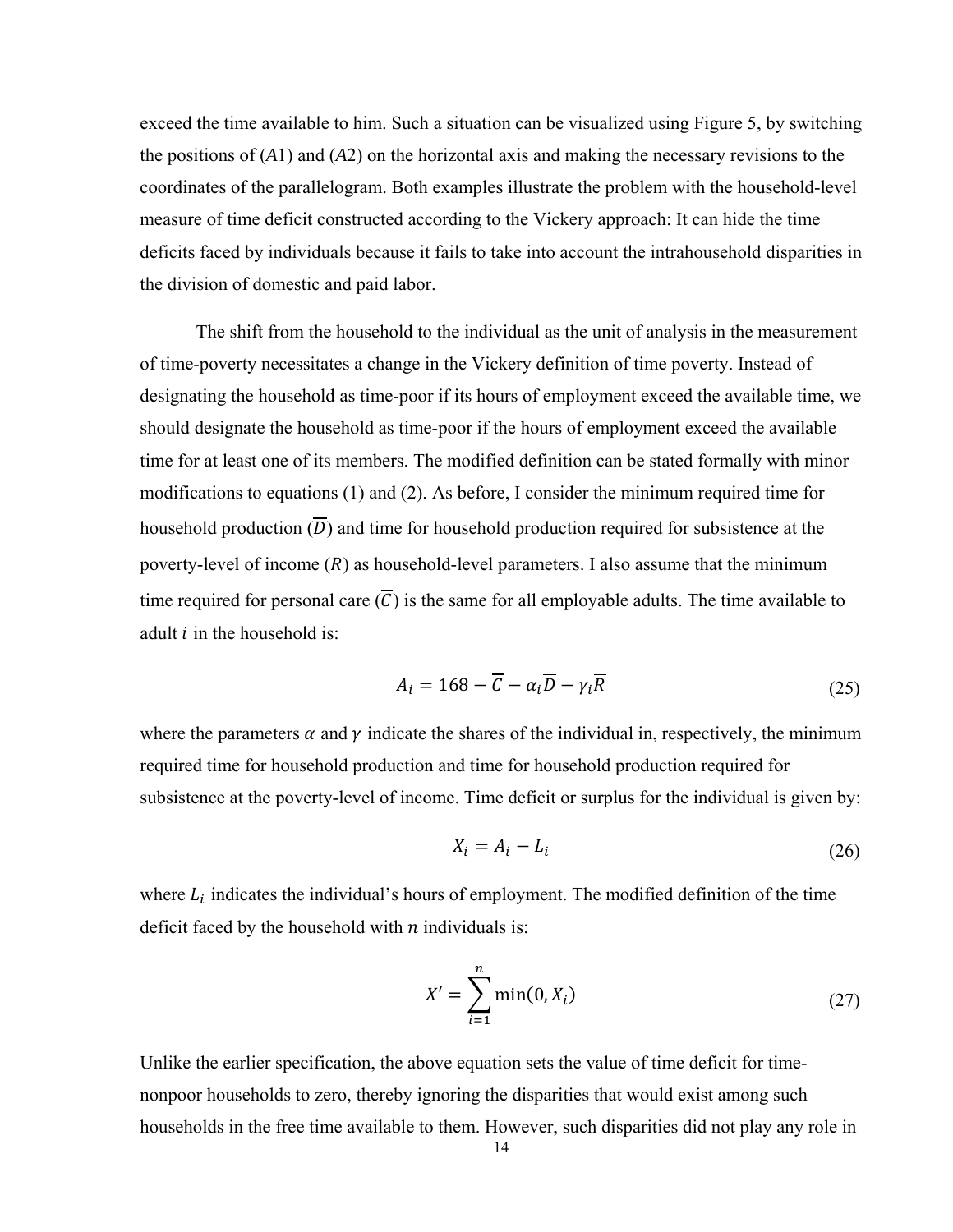the definition of the Vickery threshold for income poverty. Neither do such disparities matter in drawing the line between the time-poor and the time-nonpoor.

A logical corollary of the new definition of time-poverty is that the Vickery threshold for income poverty would have to be modified. The modification takes into account the replacement cost of the foregone amount of household production that accompanies the time deficit of the individual(s) in the household. Instead of the earlier definition of time-poverty, we should now use the definition that takes into account intrahousehold time deficits (equation  $(27)$ :

$$
y' = \tilde{y} - X'p \tag{28}
$$

When revised to account for the intrahousehold disparities, the two-dimensional poverty measure would designate the household as poor if its income is less than the modified Vickery threshold  $y'$  or if any of its members have a time deficit. That is,

$$
y < y' \quad \text{or} \quad X' < 0 \tag{29}
$$

For the individual in the household, the two-dimensional poverty measure would deem her to be poor if the income of the household that she belongs to is less than the modified Vickery threshold  $y'$  or if she has a time deficit:

$$
y < y' \quad \text{or} \quad X'_i < 0 \tag{30}
$$

The revised two-dimensional measure can be presented in terms of individuals and households.

## **SOME POLICY IMPLICATIONS**

The standard approach of poverty alleviation via income transfers can be applied in the context of the household that is income-poor according to the Vickery threshold (see equation (3)). All that is required is an income transfer equal to or greater than the poverty gap  $(y^{\circ} - y)$  to enable the household to escape income-poverty. However, such a policy might not be effective or desirable by itself.

The effectiveness of the income-transfer policy depends on the ability of the household to obtain the market substitutes with the amount that it receives. This is possible only if the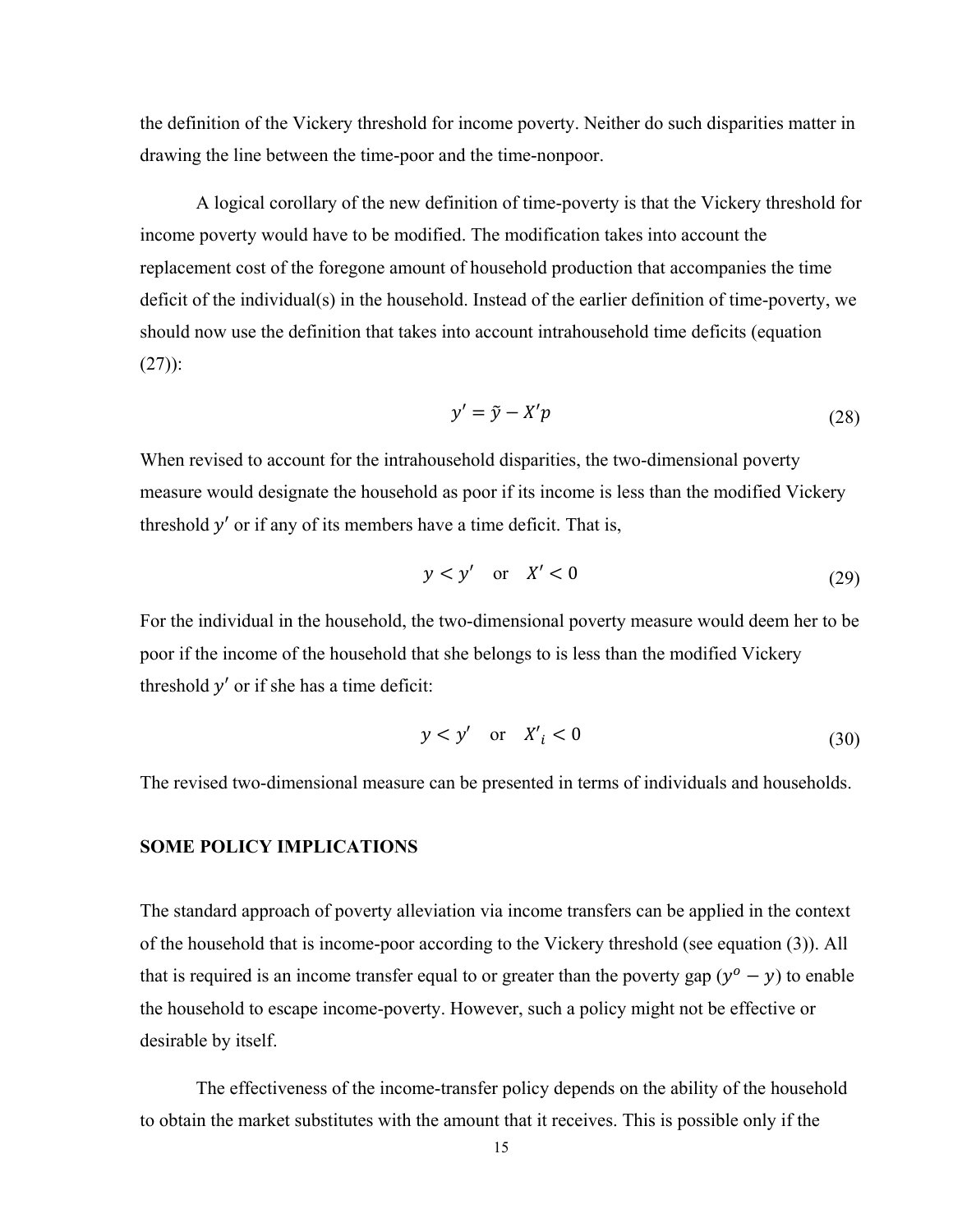relevant market exists in an accessible manner for the household. In other instances, the market might exist, but it may be impossible for the household to obtain the requisite amount of substitutes at the price that is implicit in the transfer. The problems of missing and imperfect markets can compromise the effectiveness of an anti-poverty strategy that relies solely on income transfers. Such problems are likely to be quite significant in several situations, e.g., the rural developing world and segregated pockets of poverty with relatively high levels of social exclusion in the industrialized world. Direct public provisioning or publicly-financed community provisioning of the wants currently met via self-provisioning would be a far more effective anti-poverty strategy in these contexts (see Antonopoulos and Memis 2010).

An implicit assumption behind relying solely on the income-transfer strategy is that the observed level of the household's hours of employment and its wage rate should be "left alone," irrespective of whether it is acceptable to the household itself or socially. Consider the situation depicted in the figure below of three hypothetical households, all of them income- and timepoor. For simplicity, I assume that they face the same wage rate and have the identical amount of time available, labeled  $A$  as in the previous figures. Suppose that the household that is employed full-time (*Lf*) is doing exactly the desired amount of paid work. An income transfer that is at least equal to the vertical distance between the lines *Y* and *Y'0* at *Lf* should, in principle, allow it to escape time and income-poverty because the transfer enables it to purchase the requisite market substitutes.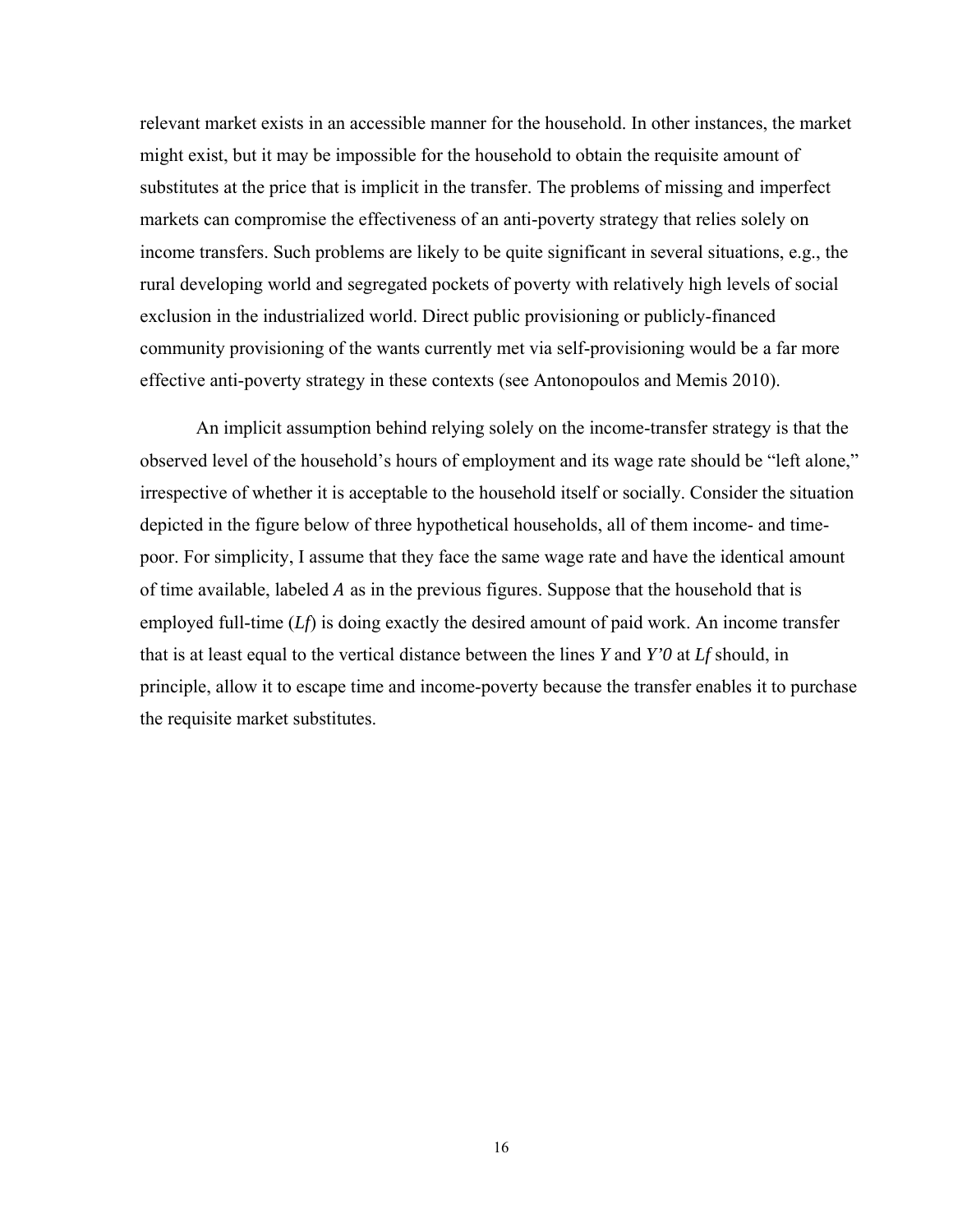

**Figure 5 Potential inadequacies of income-transfers** 

Now, suppose that the other two households, employed respectively, less than full-time, i.e., under-employed (*L*1) and working overtime (*L*2), are not working the amount of hours that is desirable. While it is true that the appropriate amount of income transfers can eliminate the time and income-poverty faced by the two households, this may not represent the desirable policy in itself. Underemployment and overwork imposes its own human, economic, and social costs. The two-dimensional measure of poverty discussed here can be used to identify the households that may suffer such vulnerabilities and encourage a closer examination of the causes of underemployment and overwork. Nevertheless, an essential component of antipoverty strategy for such vulnerable households would be the creation of jobs that pay living wages.

# **CONCLUSION**

In sum, the Vickery and Harvey-Mukhopadhyay approaches appear to be the most pertinent for examining the income-time nexus for the segment of the population that is below or near the income-poverty threshold. The use of the Vickery threshold enables the identification of the "hidden poor"—those who might be income-nonpoor according to the standard threshold, but actually poor when the necessary replacement costs of household production are taken into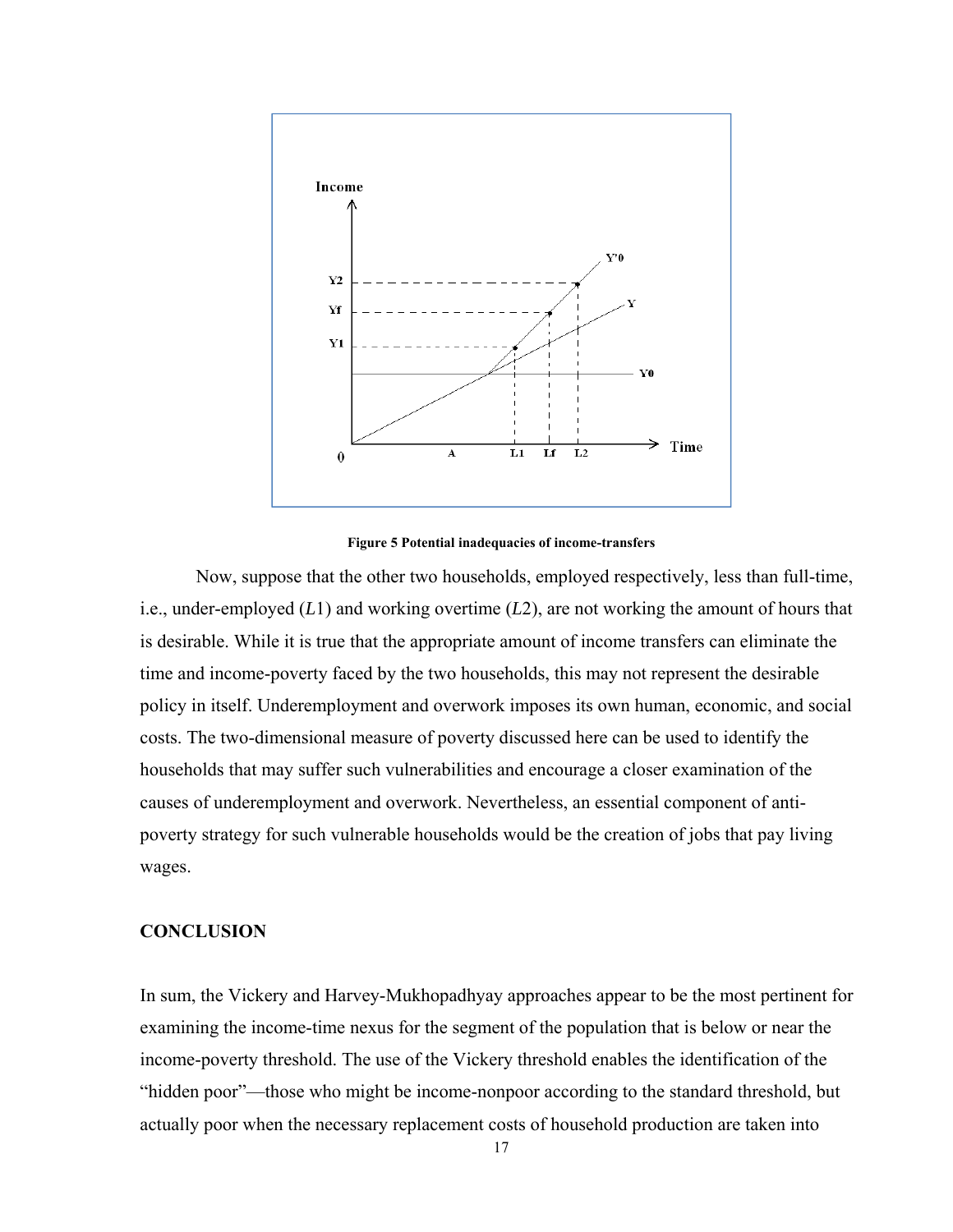account. The approaches of both Goodin et al. and Bardasi and Wodon result in modified measures of time-poverty alone, with no implications for rethinking income-poverty or the timeconstraints faced by the working poor. Income-poverty rate as measured by the modified Burchardt model specified above will also be identical to the income-poverty rate calculated using the standard income-threshold and lower than the rate implied by the Vickery threshold. Consider a household that is time-poor and income-poor according to the Vickery threshold but not income-poor according to the standard threshold. This household will not be income-poor in the modified Burchardt model because the household can spend only the amount left after meeting the poverty-level consumption needs on buying out the time deficit. It will, however, remain time-poor because it does not have enough disposable income to buy out the time deficit.

These considerations do not imply that modified measures of time-poverty are useless. Comparing the alternatives presented above, it seems to me that the argument that the notion of time-poverty should reflect the differential capacity of households to remedy such poverty by purchasing market substitutes (as recognized by Burchardt) is stronger than the argument that the notion of time-poverty should reflect the "capacity" of households to choose its hours of employment (as in Goodin et al. and Bardasi and Wodon). Typically, in a capitalist economy, the worker has more freedom to spend their money in the manner they choose than to choose the hours of employment of their liking. This suggests that the Burchardt model presented above or some variant thereof may be fruitfully used in identifying the "genuinely" time-poor among the income-nonpoor households.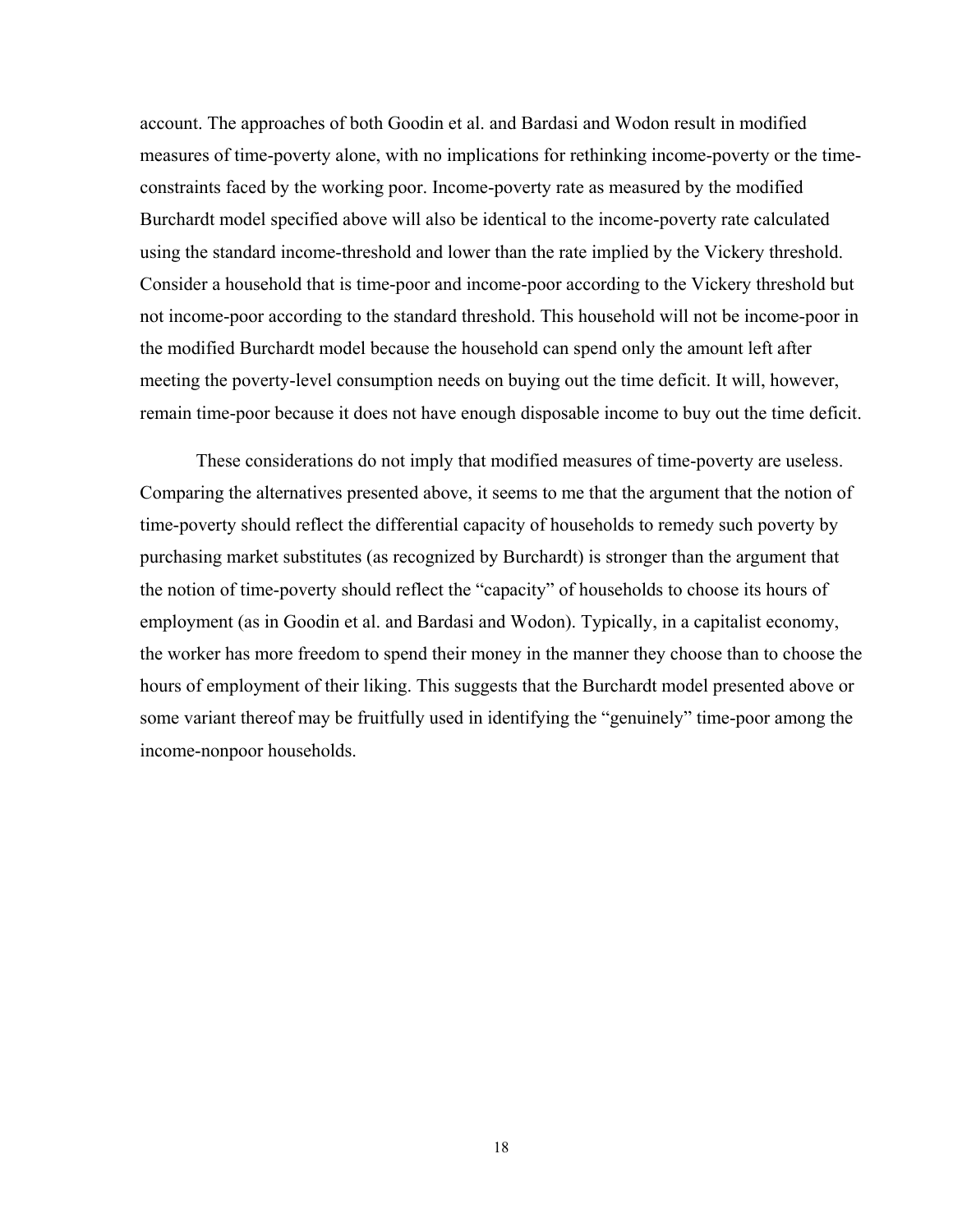#### **APPENDIX**

## **Introduction**

The purpose of this appendix is to propose a formal framework for the time-income capability measure put forward by Tania Burchardt.<sup>13</sup> Since my aim is to translate the core ideas into a tractable form, I have not bothered to deal with issues that, in my judgment, can complicate matters significantly but not radically alter the basic model sketched below.

There are three key assumptions made in what follows. First, wages are the only source of household income. Second, the wage remains constant, irrespective of hours worked. Third, the replacement cost of household production remains constant, irrespective of the hours replaced and the income of the household. I consider the household with a single adult in order to abstract from issues related to the intrahousehold allocation of time.

# **Time-income Capability Set**

The time-income capability set of the household is the list of all *potential* pairs of free time and income denoted as  $\mathbb{Z} = \{S_{ij}, y_{ij}\}\$  where the subscript *i* is used to denote elements of the set of possible hours of employment (paid work) and the subscript  $j$  is used to denote the elements of the set of possible hours of household production that can be "bought off," i.e., replaced by market substitutes (e.g., by hiring a maid). The idea here is that the free time  $(S)$  and income  $(y)$ that may be obtained by the household depends on both the hours of employment and the hours of household production that they replace with market substitutes. Increasing the hours of employment reduces free time, but enhances the capacity to purchase market substitutes which, if feasible, increases free time.

Below, I denote the hours of employment as  $L$ , hours of household production replaced by market substitutes as  $B$ , the wage rate of the household as  $w$ , and the price of market substitute as  $p$ . In addition, I denote the time available to the household after setting aside (a) the minimum required amount of time for personal care and household production and (b) the amount of household production time required to subsist at the poverty-level of income, as *A*. This is the amount of time available to the household that can be split between employment and

l

<sup>&</sup>lt;sup>13</sup> See Tania Burchardt (2008).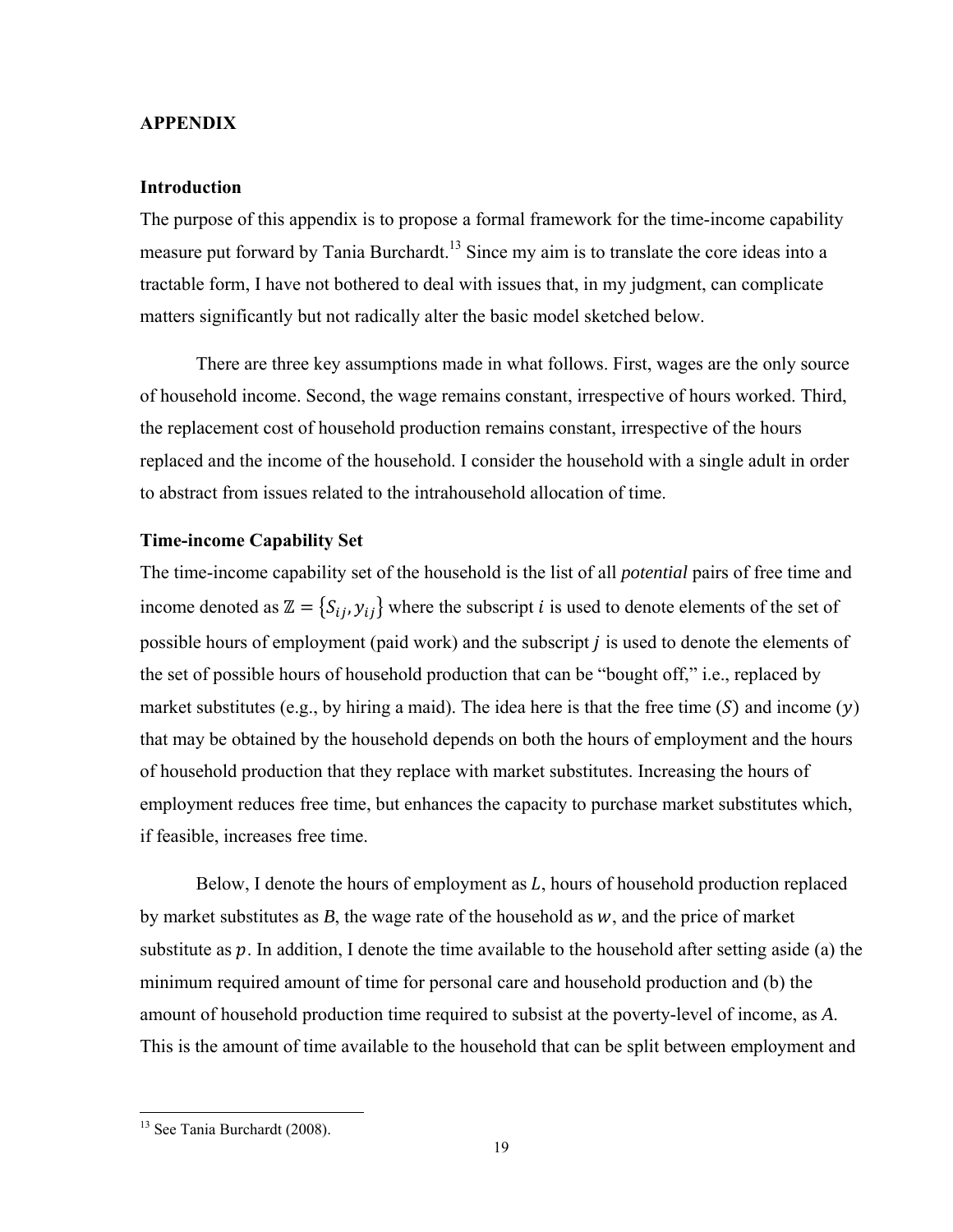free time. I denote the maximum number of hours of household production that can be replaced as  $R$ . The equations for free time and income are:

$$
S_{ij} = A - L_i + B_{ij}
$$
\n<sup>(31)</sup>

$$
y_{ij} = wL_i - pB_{ij} \tag{32}
$$

Note that the *potential* interval for  $B_{ij}$  is  $(0, B_i^{max})$  and that  $B_i^{max} = min(R, wL_i/p)$ . The *potential* interval for  $L_i$  is  $(0, L'')$  where  $L''$  is the maximum hours of employment that is assumed to be available. The set  $\mathbb Z$  can be constructed for the household using the equations above for the specified intervals of  $B$  and  $L$ .

# **Time-income Capability Index**

The time-income capability index for the household is derived from the set of all "feasible" pairs of free time and income,  $\mathbb{F} = \{S_{ij}, y_{ij}\}$ . "Feasible" combinations are the combinations in which  $S_{ij} \ge 0$  and  $y_{ij} \ge y^0$ , where  $y^0$  is the income poverty threshold for the household. It should be noted that the first requirement, i.e., the nonnegativity of free time (or no timedeficit), implies that for the combinations in which  $A < L_i$ , the wage income of the household is sufficiently large to "buy out" the time-deficit  $(A - L_i)$ . If the household has only allocations (i.e., the division of hours between employment and free time) that yield below-poverty income then the time-income capability index is not defined for that household.<sup>14</sup> Similarly, allocations that yield income below the poverty threshold do not enter into the determination of the index for the household that also happen to have feasible allocations.

The relative wage and time available to the household play a central role in constructing the feasible set, for which it is necessary to redefine the intervals of the values that  $L$  and  $B$  can take. The starting point for determining the minimum feasible hours of employment is the hours of employment that, given the wage, will be just sufficient to earn the poverty-level of income:

$$
L = \frac{y^o}{w} \tag{33}
$$

 $14$  This is conceptually distinct from the case when the index takes a value of zero that can occur for border-line allocations, i.e., allocations with zero free time or poverty-level income.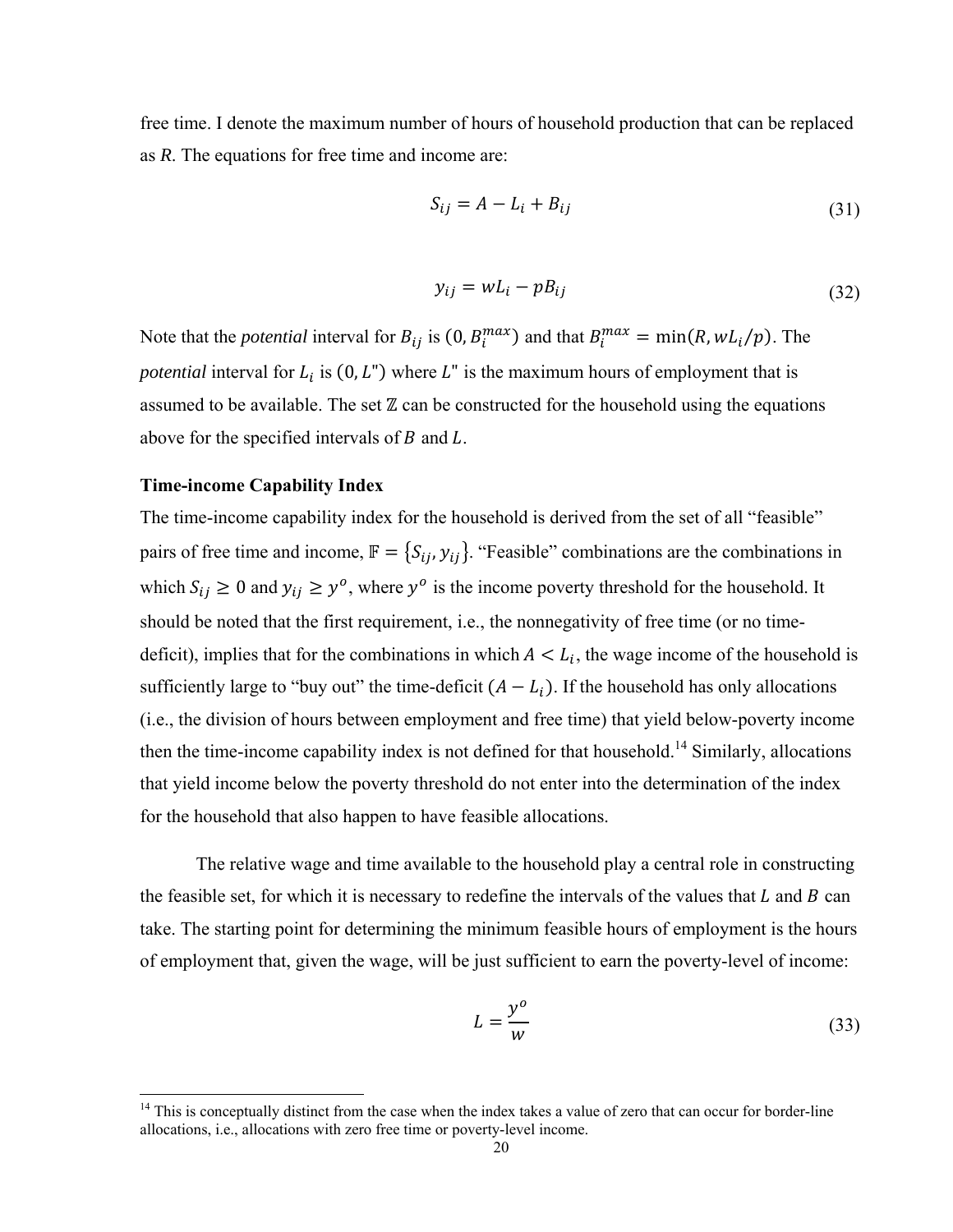If the time available for the household  $(A)$  is equal to or greater than the hours of employment required to earn the poverty-level of income then  $L^{\circ}$  would serve as the minimum feasible hours of employment. But, the hours of employment required to earn the poverty-level of income may exceed the time available to the household either because of its relatively low wage or relatively high burden of household production. In this case, the household would have to work beyond L<sup>o</sup> to earn a poverty-level of income. The extra hours required are:

$$
L' = \frac{w(L^o - A) - p(L^o - A)}{w}
$$
\n(34)

The numerator of the equation is the difference between the amount that the household earns by working hours beyond what is available to it and the amount that the household has to spend on the market substitutes replacing the uncompensated portion of the household production foregone to facilitate the extra work. Dividing this difference by the wage yields the additional hours required, over and above  $L^{\circ}$ , to earn the poverty-level of income for the household that faces a time-deficit when working  $L^{\circ}$  hours.

However, working the extra hours to attain the poverty threshold is not an option if the extra wage income is less than the extra costs of replacing the uncompensated portion of the household production, i.e., if the first term is less than the second term in the numerator of equation (34). This would be the case if the household wage is less than the price of the market substitutes. Under this scenario, the household with a time-deficit at  $L^{\circ}$  hours will have no feasible allocations.

Thus, I can express the minimum hours of employment that would support the set of feasible allocations as:

$$
L_i^{\min} \left\{ \begin{aligned} &= L^o & \text{if } A \ge L^o \\ &= L^o + L' & \text{if } A < L^o \text{ and } w > p \end{aligned} \right. \tag{35}
$$

Turning to the maximum hours of employment, it is evident that if the minimum is given by the second line of the above equation, then the maximum would simply be the maximum hours of employment that is assumed to be available  $(L^{\prime\prime})$ . On the other hand, if the minimum is  $L^{\circ}$ , then the maximum would depend on difference between the wage of the household and the price of the market substitutes. If the wage is less than the price then working beyond the time available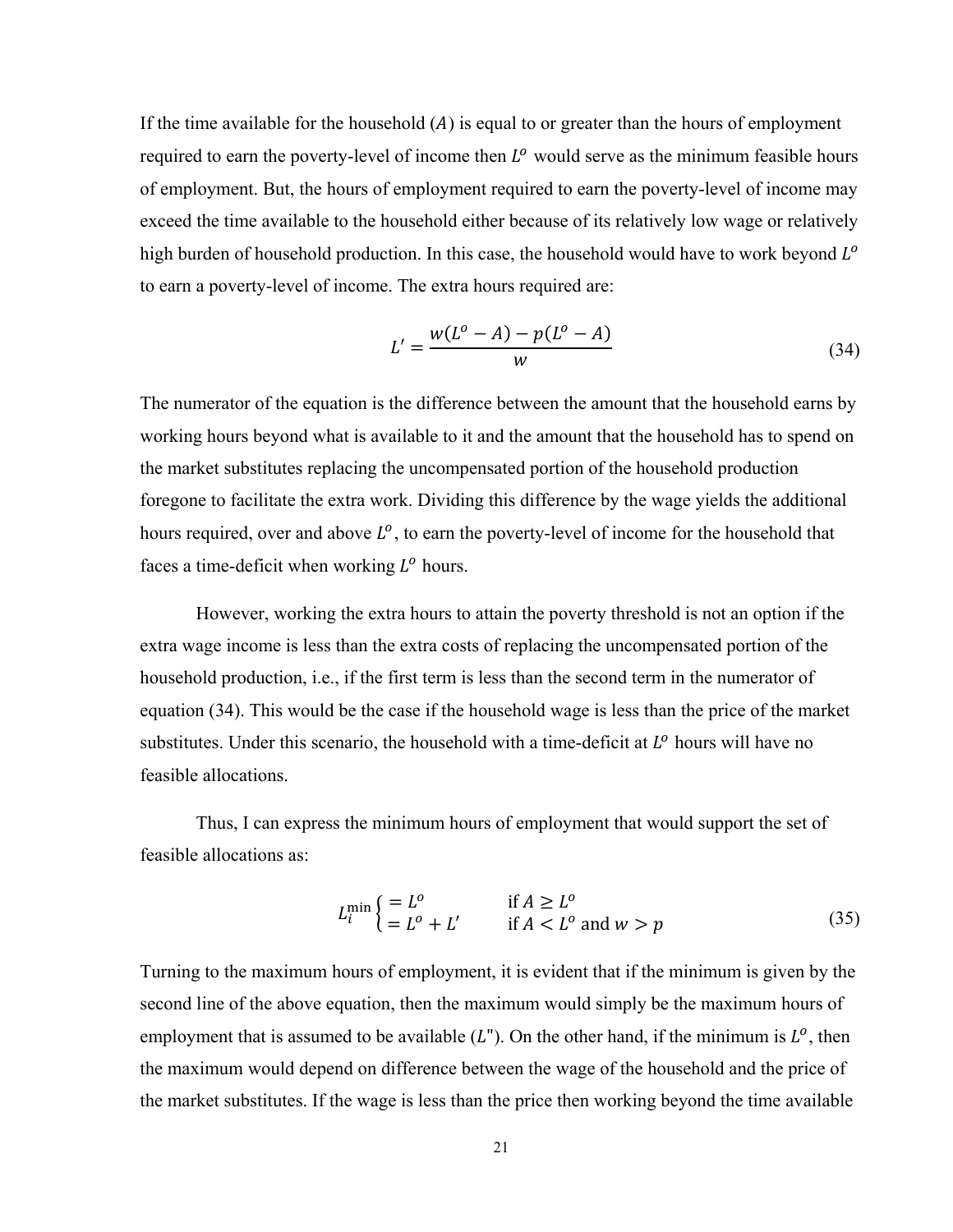will not be feasible because, as I discussed before, the extra income from working will not be sufficient to replace the uncompensated amount of the foregone household production. Otherwise, the household can potentially work up to the maximum hours of employment that is assumed to be available.

Summarizing, there are four possible scenarios for the household, depending on its relative wage and available time:

| Condition                         | <b>Minimum</b>                               | <b>Maximum</b> |
|-----------------------------------|----------------------------------------------|----------------|
| $A \geq L^{\circ}$ and $w \geq p$ | $L^o$                                        |                |
| $A < L^{\circ}$ and $w \ge p$     | $L^o + L'$                                   | 7 II           |
| $A \geq L^{\circ}$ and $w < p$    | $L^o$                                        |                |
| $A < L^{\circ}$ and $w < p$       | No feasible hours of employment <sup>1</sup> |                |

Table 1: Possible scenarios for hours of employment

 $<sup>1</sup>$ The feasible set is not defined for the household under the specified condition.</sup>

The quantity of time spent on household production that the market substitutes would replace  $(B)$ , and also would fall in a narrower interval under feasible allocations than under all possible allocations. For any given hours of employment (and the associated income), the minimum quantity of  $B$  should rule out time-deficits:

$$
B_i^{\min} \begin{cases} = 0 & \text{if } A - L_i \ge 0 \\ = |A - L_i| & \text{if } A - L_i < 0 \end{cases} \tag{36}
$$

The maximum value that B can take has to be lowered to ensure that the household has enough income left to meet other, poverty-level expenses:

$$
B_i^{\max} = \min\left(R, \frac{wL_i - y^o}{p}\right) \tag{37}
$$

The set  $\mathbb F$  can be constructed for the household using the equations (31) and (32) above for the newly specified intervals of L and B. The time-income capability index is defined as an *area* measure. Its derivation relies on the fact that for any given level of employment, the relationship between  $y_{ij}$  and  $S_{ij}$  is linear, with the slope equal to the replacement cost of household production. Replacing for  $B_{ij}$  in (32) using (31) yields: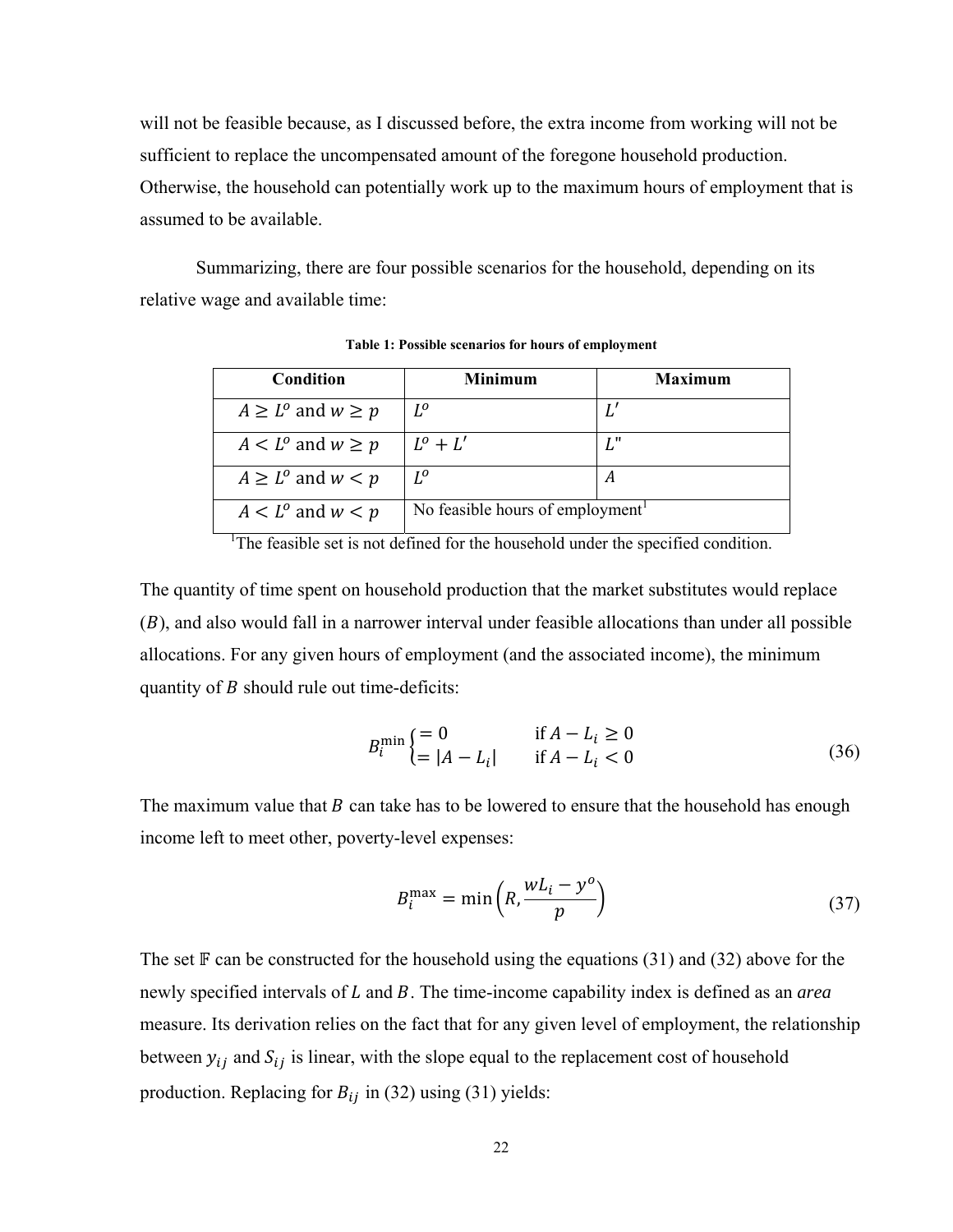$$
y_{ij} = wL_i - p(S_{ij} + L_i - A)
$$
\n(38)

The two ends of the line segment defined by equation (38) for a given level of  $L$  is given by the pairs  $(y_i^{\text{max}}, S_i^{\text{min}})$  and  $(y_i^{\text{min}}, S_i^{\text{max}})$ , calculated as follows:

$$
y_i^{\text{max}} = wL_i - pB_i^{\text{min}}
$$
  
\n
$$
S_i^{\text{min}} = A - L_i + B_i^{\text{min}}
$$
  
\n
$$
y_i^{\text{min}} = wL_i - pB_i^{\text{max}}
$$
  
\n
$$
S_i^{\text{max}} = A - L_i + B_i^{\text{max}}
$$
\n(39)

An illustration is shown below.



**Figure 6 Example of time-income capability index** 

Once the set F has been computed, I order the pairs such that  $S_1^{\text{max}} \leq S_2^{\text{max}} \leq S_3^{\text{max}} \dots \leq S_k^{\text{max}}$ where the subscripts  $1, 2, 3, \dots k$  indicate various hours of employment in descending order, with 1 indicating the highest number of hours, 2 indicating the second highest number, and  $k$ indicating the minimum. In order to avoid double counting the areas under the line segments, I omit from the set of ordered pairs, the pair in which the maximum free time is less than the maximum free time in the pairs that preceded it (e.g., the maximum free time-income pair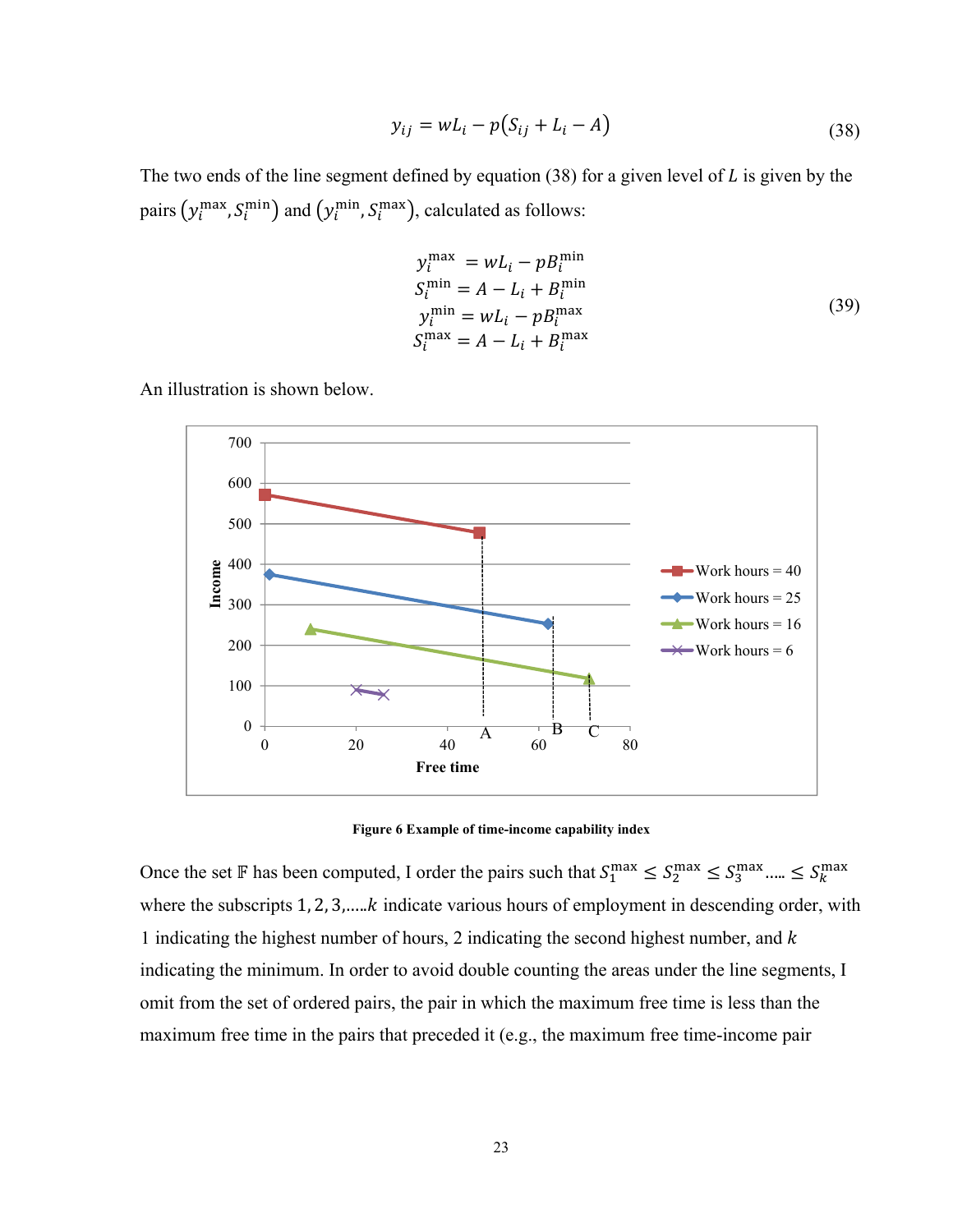associated with 6 hours of employment in Figure 4).<sup>15</sup> Several such pairs may exist for the household. The time-income capability index is the sum of the non-overlapping areas under the line segments defined by equation (38) for various hours of employment,  $1, 2, 3, \dots k$ .

$$
TI = \int_{S_1^{\min}}^{S_1^{\max}} f(S_{1j}|L_1) dS + \int_{S_1^{\max}}^{S_2^{\max}} f(S_{2j}|L_2) dS + \dots + \int_{S_{k-1}^{\max}}^{S_k^{\max}} f(S_{kj}|L_k) dS \tag{40}
$$

where  $f(.)$  indicates the equation for the line segment. In the example shown in Figure 4, the limits of integration are given by  $0, A, B$ , and  $C$ .

<sup>&</sup>lt;sup>15</sup> Alternatively, we could set their contribution to the index equal to zero. The equation below assumes this to be the case to simplify notation.